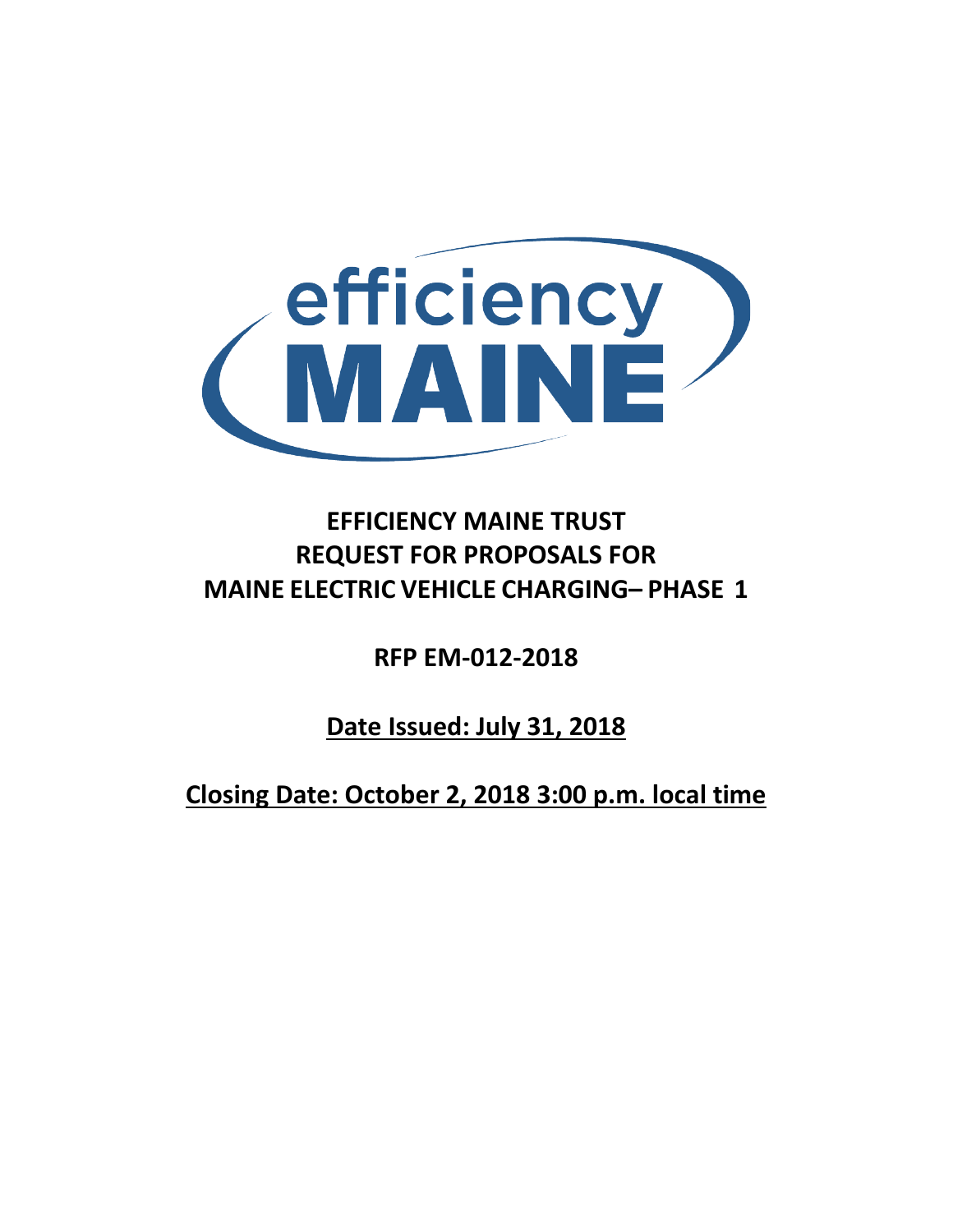# **TABLE OF CONTENTS**

| SECTION 2- |  |
|------------|--|
| SECTION 3- |  |
| SECTION 4- |  |
| SECTION 5- |  |
| SECTION 6- |  |
|            |  |

# **Separate attachments:**

Attachment A – Proposal Cover Sheet Form Attachment B – Contract Attachment C – Project Proposal Cost Form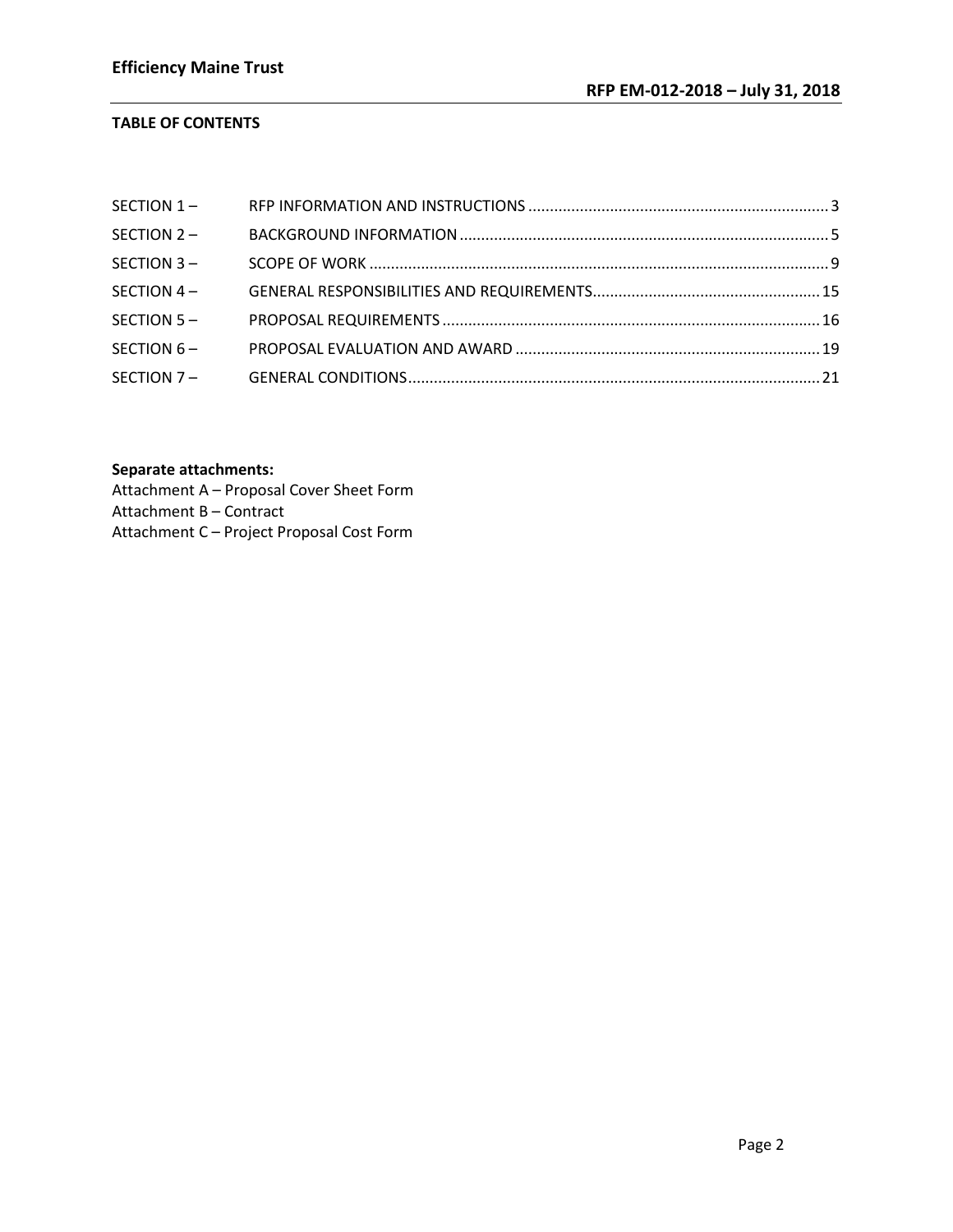# <span id="page-2-0"></span>**SECTION 1 –RFP INFORMATION AND INSTRUCTIONS**

#### **1.1 Title and Purpose**

#### **Title: RFP EM-012-2018 – MAINE ELECTRIC VEHICLE CHARGING – PHASE 1**

**Purpose:** The Efficiency Maine Trust (the Trust) seeks a qualified bidder or team of bidders to provide electric vehicle (EV) charging stations and associated operations, maintenance, and management services for a seven-year period.

# **1.2 Designated Contact Person for this RFP**

Jack Riordan Research and Data Analyst Efficiency Maine Trust 168 Capitol Street, Suite 1 Augusta, ME 04330-6856 Phone: (207) 213-4147 Email: jack.riordan@efficiencymaine.com

#### **1.3 Schedule of Activities**

| Event                                | Date/Deadline                        |
|--------------------------------------|--------------------------------------|
| <b>RFP Issued</b>                    | July 31, 2018                        |
| <b>Question Period Closes</b>        | August 21, 2018 (4:00 PM local time) |
| <b>Responses to Questions Posted</b> | August 28, 2018                      |
| Proposals Due at Efficiency Maine    | October 2, 2018 (3:00 PM local time) |
| <b>Trust Office</b>                  |                                      |
| <b>Anticipated Award Date</b>        | October 16, 2018                     |
| <b>Anticipated Contractor Start</b>  | October 30, 2018                     |

**Schedule changes:** The Trust reserves the right to modify this schedule at its discretion. Any changes or additional information regarding the RFP schedule and pre-bid activities, including responses to questions, will be posted on the Trust's website at: <http://www.efficiencymaine.com/opportunities>

# **1.4 Questions**

Questions regarding this RFP must be submitted by email to the Designated Contact Person listed in section 1.2 prior to the close of the Question Period specified in section 1.3. The subject line of the email should be: RFP EM-012-2018 Questions. Responses to questions will be posted on the Trust's website at the link provided in Section 1.3, above.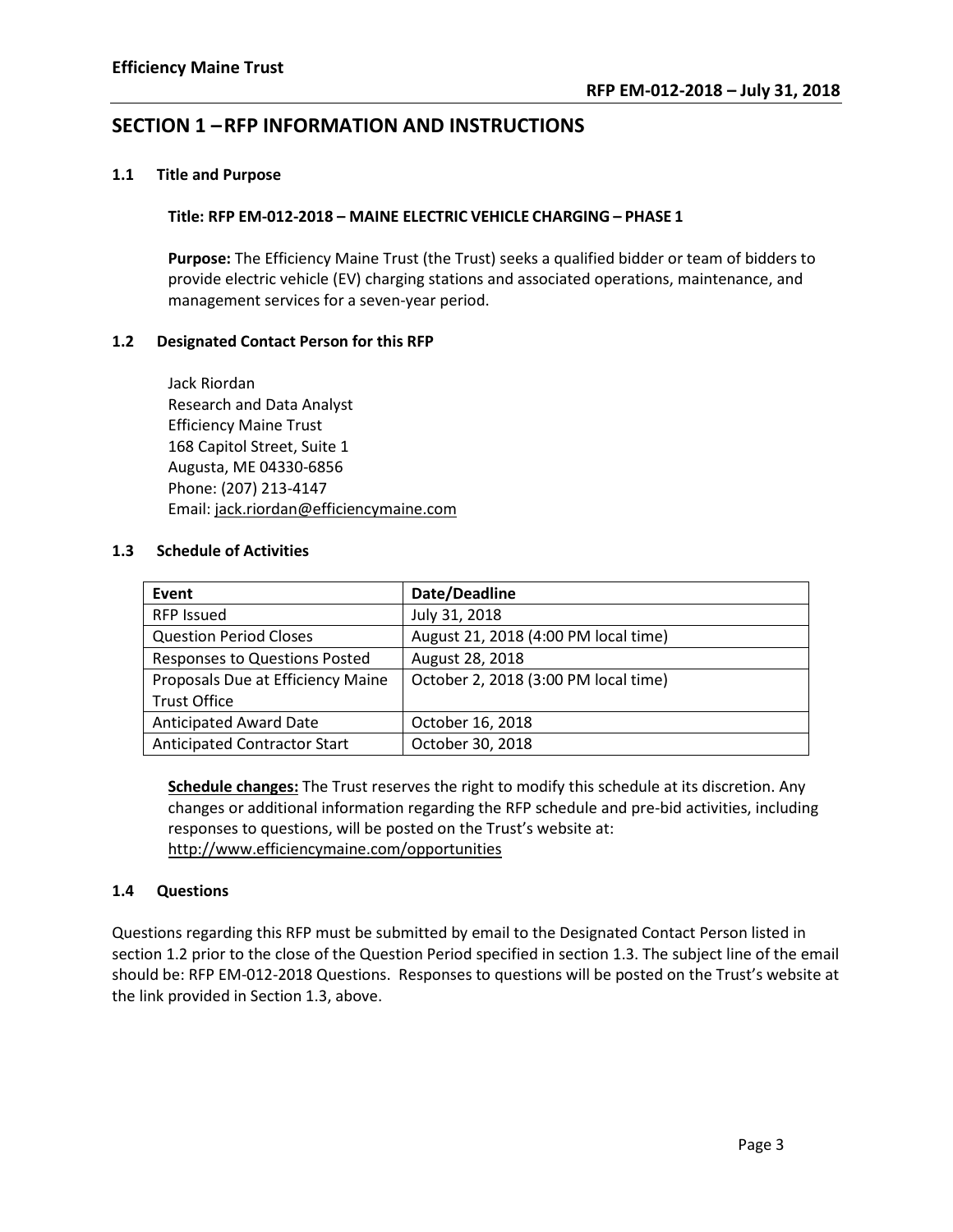### **1.5 Proposal Submittal Deadline**

Proposals must be received at the Trust's office by the due date and time specified in section 1.3. Any proposal received after the deadline will not be considered. Proposals must be complete when submitted; changes or additions will not be accepted after the specified due date and time, except for any clarifications requested of bidders by the Trust. Each bidder is responsible for ensuring timely receipt of its proposal. Further details regarding proposal requirements are provided in section 5 of this RFP.

# **1.6 Cost of Proposal Preparation**

Costs incurred in the preparation of any proposal in response to this RFP are the sole responsibility of the bidder.

# **1.7 Anticipated Contract Term**

The anticipated term of the contract is from the effective date of the contract until seven years from the in-service date of the last charging station installed under the contract..

#### **1.8 Contract Award**

The Trust will notify all bidders of the contract award decision by email. The anticipated award date is specified in section 1.3. The Trust reserves the right to negotiate the final terms and conditions of the contract award with a winning bidder whose proposal is selected by the Trust, and to reject any winning bidder with whom the Trust cannot agree to terms and conditions meeting the Trust's needs, in the Trust's sole judgment.

# **1.9 Contracting Process**

The selection of service providers and grant recipients is governed by the Efficiency Maine Trust Rule Chapter 1: Contracting Process for Service Providers and Grant Recipients, which can be found on the Trust's website:

[http://www.efficiencymaine.com/docs/Chapter-1-Contracting-Process-for-Service-Providers-and-Grant-](http://www.efficiencymaine.com/docs/Chapter-1-Contracting-Process-for-Service-Providers-and-Grant-Recipients.pdf)[Recipients.pdf](http://www.efficiencymaine.com/docs/Chapter-1-Contracting-Process-for-Service-Providers-and-Grant-Recipients.pdf)

# **1.10 Related Requests for Proposals**

The Trust anticipates issuing additional request for proposals and/or program opportunity notices for EV charging infrastructure and host sites across the state in support of Maine's Electric Vehicle Supply Equipment Initiative – Working Plan (as of July 2, 2018) which is posted on the Trust's website at: [https://www.efficiencymaine.com/at-work/electric-vehicle-supply-equipment-initiative/.](https://www.efficiencymaine.com/at-work/electric-vehicle-supply-equipment-initiative/)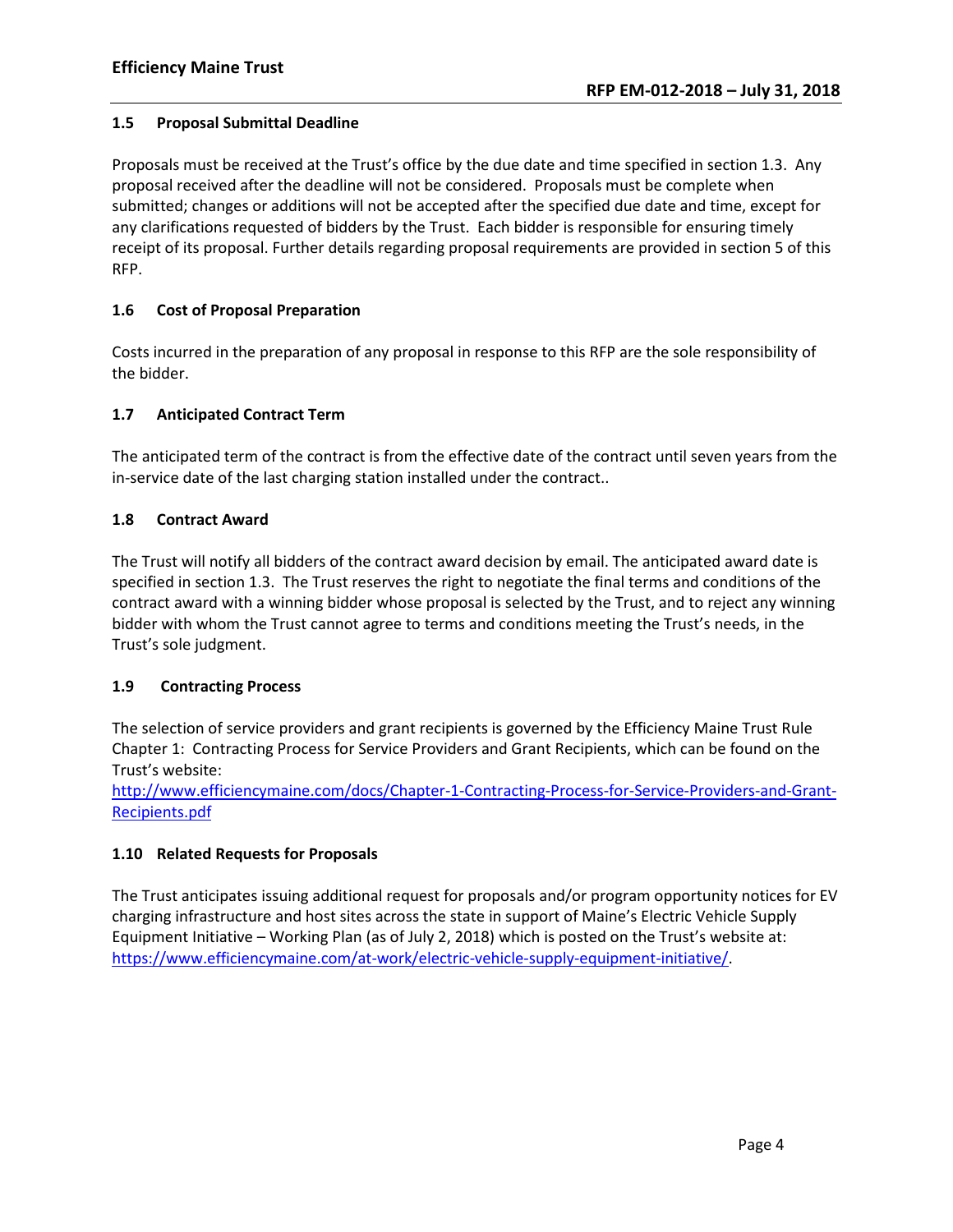# <span id="page-4-0"></span>**SECTION 2 – BACKGROUND INFORMATION**

# **2.1 Efficiency Maine Trust**

The Trust is the independent administrator for programs to improve the efficiency of energy use and reduce greenhouse gases in Maine. The Trust does this primarily by delivering financial incentives on the purchase of high-efficiency equipment or changes to operations that help customers save electricity, natural gas and other fuels throughout the Maine economy. The Trust is a quasi-state agency governed by a Board of Trustees with oversight from the Maine Public Utilities Commission.

# **2.2 Background and Context**

The Trust has been contracted to administer funds dedicated to developing an EV charging infrastructure in Maine. The initiative represents one component of Maine's Beneficiary Mitigation Plan for the use of the funds from Volkswagen as part of a settlement of federal lawsuits (the VW Settlement funds). A critical goal in deploying these funds is to ensure the installation of EV fast-charging stations along priority corridors. The fast-charging stations are expected to provide quick, convenient, and reliable charging and allow an EV driver to travel along transportation corridors in Maine without experiencing range anxiety.

This RFP seeks to create the core of an EV fast-charging infrastructure in Maine through public-private partnerships. Using the funds from the VW Settlement, Efficiency Maine Trust seeks to award a contract to a single bidder (an individual or team) to build EV fast-charging stations at three selected service plazas on Interstate 95 (I-95) and in four priority locations on major state roads that connect I-95 to New Hampshire and Quebec along Maine's western border. This RFP is a competitive solicitation for proposals for the development and operation of EV fast-charging stations along select routes of Maine's transportation corridors.

# Definitions:

- EV Corridor: A group of EV charging sites along a designated section of road and/or interstate highway for the purposes of this RFP.
- Designated Community: A municipality or other defined geographic area located along an EV Corridor that has been designated in the RFP as a community in or near which the RFP seeks to have an EV charging site developed and operated.
- Host Site: A specific geographic location on a specific property at which the property owner consents to host EV chargers accessible to the public along an EV Corridor.
- Charging Site: A place where an EV owner may charge their EV battery. A Charging Site is located at a Host Site, and may have multiple dispensers or plugs in order to allow more than one EV to charge at a time.
- Chargers/Charging Unit: An individual dispenser for use in delivering electricity to charge an EV battery. Each Charging Site in this RFP is required to have multiple dispensers meeting the specifications described herein.
- DCFC A "Direct Current Fast Charger" (also referred to as a "DC Quick Charger" or "Level 3 Charger"), is a type of EV charger capable of rapidly charging EV batteries, using direct current,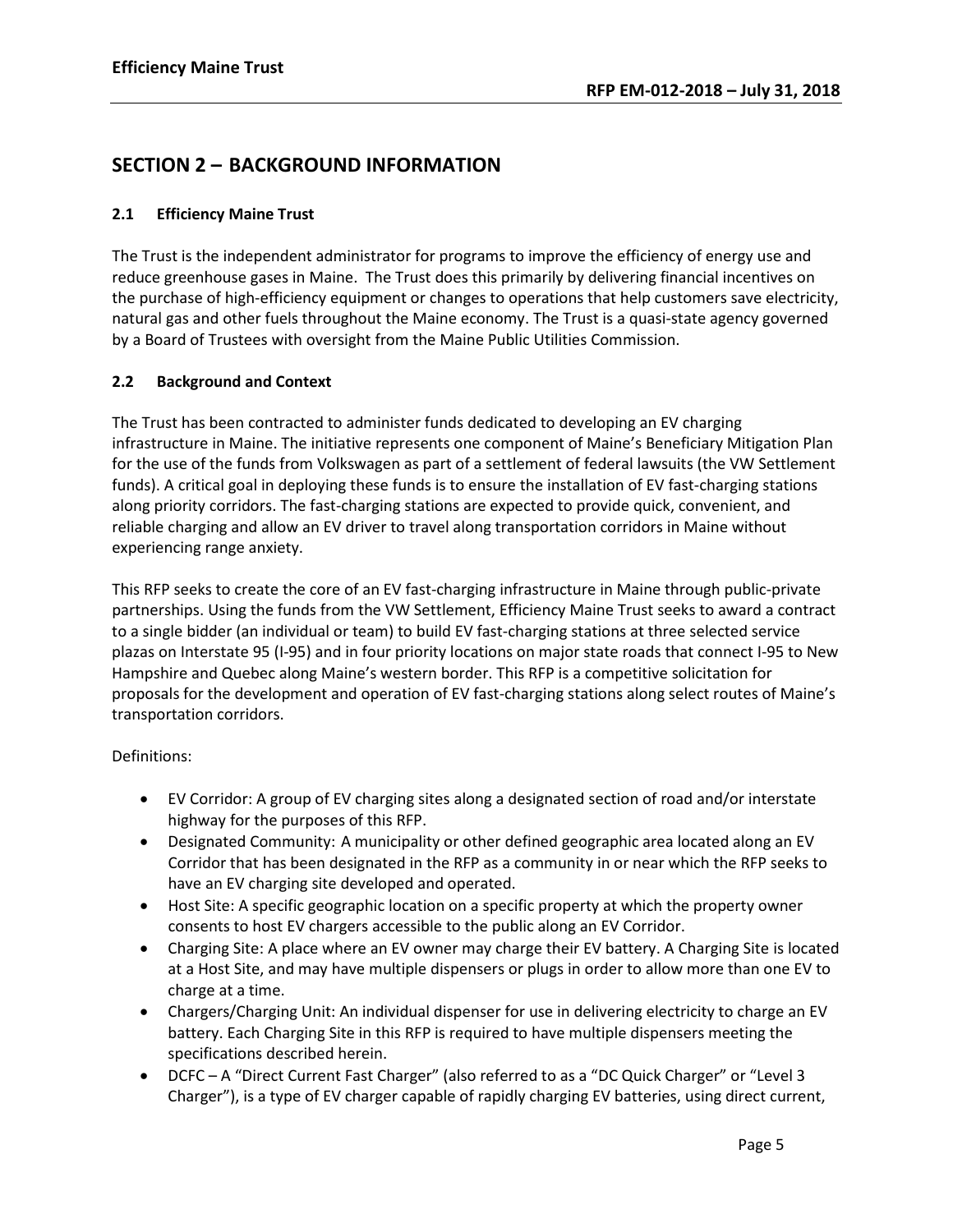at 480 volts. DCFC typically are capable of providing a charge in 30 minutes or less that will enable travel of 60 miles or more.

# **2.3 Project Goals and Objectives**

This solicitation seeks proposals that will complete the installation of DC Fast Charging electric vehicle charging stations, within 12 months of the effective date of the contract resulting from the award, at seven (7) locations along certain priority transportation corridors as indicated in Table 1, below. Three (3) of the host sites are predetermined, and four (4) of the host sites remain to be determined (TBD) and will need to be proposed by the bidder in the bid or subsequently during the contract period. The selected bidder will be expected to install, operate, and maintain the charging stations for not less than a seven-year period under the terms of a contract with the Trust.

# **Corridor and Site Locations**

#### Figure 1



The EV charging stations solicited through this RFP will be located along the priority corridors in designated communities as shown in Figure 1.

As part of the outreach process, the Efficiency Maine Trust solicited input from state agencies, vendors, community officials and stakeholders to discuss the objectives of the initiative and the criteria for identifying optimal sites designated for EV charging. All were asked to submit written comments.

A result of the input was the establishment of priority corridors listed in the Legend in Figure 1. Along these corridors, the Trust has decided to seek through this, its "Phase 1" RFP, the development of seven charging locations in designated communities that are named in Figure 1 and further described in Table 1, below. [1](#page-5-0)

<span id="page-5-0"></span> <sup>1</sup> As described in the Working Plan for Maine's EVSE Initiative, a planned subsequent "Phase 2" RFP is intended to solicit proposals for the development and operation of additional DCFC stations in locations that will complement and "fill in" the network of EV fast chargers along these priority corridors such that the distance between fast chargers is 50 miles or less and so that important destinations -- including Bangor, Bar Harbor, Old Orchard Beach, and the borders with New Hampshire and Quebec -- can be comfortably reached. A planned subsequent "Phase 3" RFP is intended to solicit proposals to install Level 2 chargers.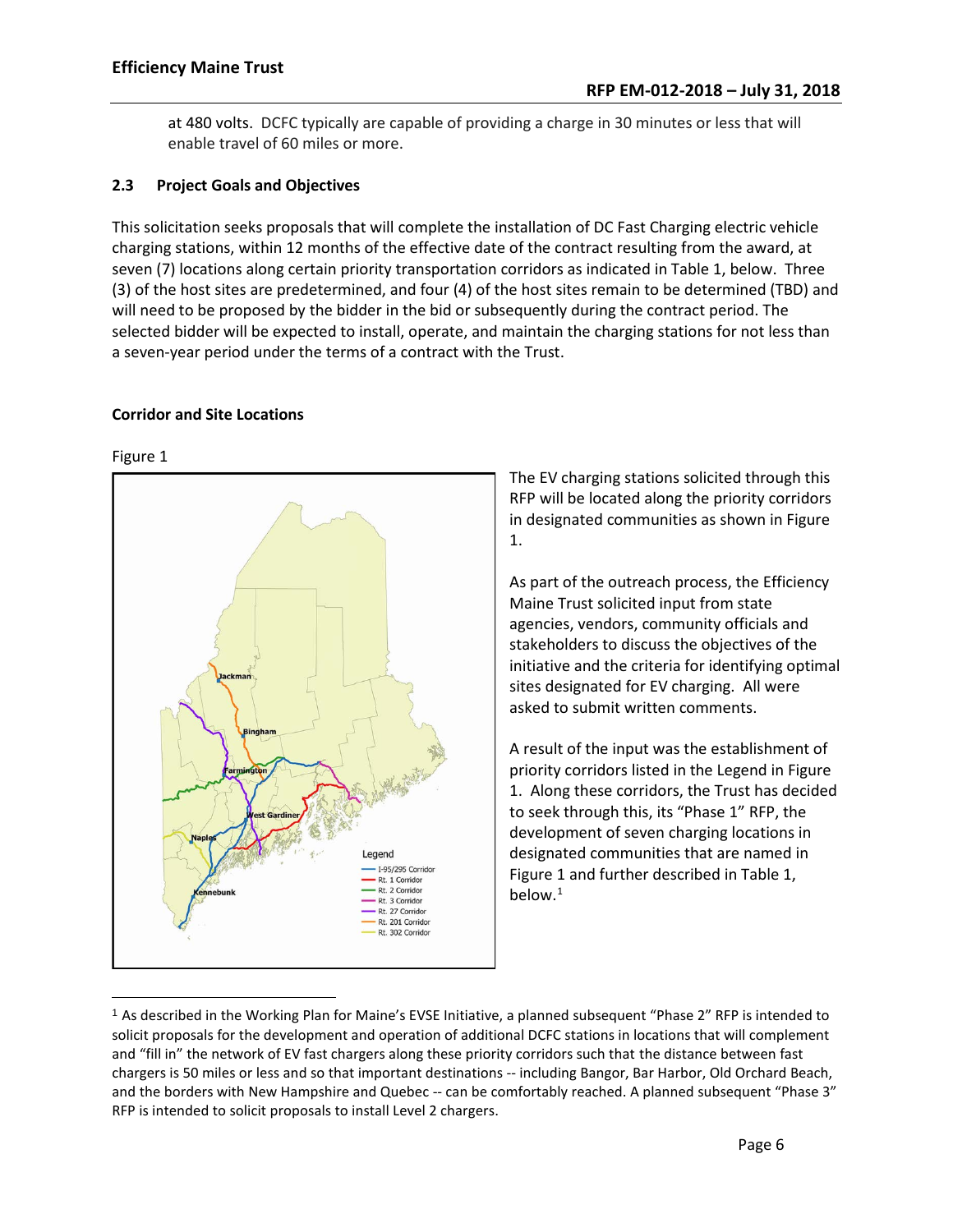#### **Table 1: Charging Site Identification and Location**

| <b>Charging</b><br><b>Site</b><br># | <b>Site</b>                     | Road         | <b>Designated</b><br>Community | <b>DCFC Requirements</b>            |
|-------------------------------------|---------------------------------|--------------|--------------------------------|-------------------------------------|
| $\mathbf{1}$                        | MTA Kennebunk<br>Northbound     | $I-95$       | Kennebunk                      | <b>Two 150 kW</b><br>charging units |
| $\overline{2}$                      | MTA Kennebunk<br>Southbound     | $I-95$       | Kennebunk                      | Two 150 kW<br>charging units        |
| 3                                   | MTA W. Gardiner                 | $I-95$       | W. Gardiner                    | Two 150 kW<br>charging units        |
| 4                                   | Naples - Site TBD               | Rt. 302      | <b>Naples</b>                  | Two 50 kW charging<br>units         |
| 5                                   | Farmington - Site<br><b>TBD</b> | <b>Rt. 2</b> | Farmington                     | Two 50 kW charging<br>units         |
| 6                                   | Bingham - Site<br><b>TBD</b>    | Rt. 201      | Bingham                        | Two 50 kW charging<br>units         |
| $\overline{7}$                      | Jackman-Site<br><b>TBD</b>      | Rt. 201      | Jackman                        | Two 50 kW charging<br>units         |

Applicants must bid to develop and serve all sites, as listed in Table 1 (above), together as a package and submit one cost proposal. Bidders also may propose additional options related to the sizes and quantity of charging dispensers at each station, which options must be accompanied by an explanation in the proposal narrative and in the Project Cost Proposal Form (Excel spreadsheet). Proposals to develop and operate less than the entire suite of sites listed in Table 1 will not be considered in this RFP.

The three Maine Turnpike (MTA) charging sites have been preselected. The EV charging stations funded through this RFP at the two Kennebunk sites will be located immediately adjacent to existing Tesla Supercharger installations. Bidders should note that 3-phase power already has been brought to the two Kennebunk station sites and there is recently installed conduit with capped stubs. Bidders should also note that the two Kennebunk sites are not subject to demand charges from the local utility.

Awards made under this RFP may only be used to cover costs that are eligible for the use of VW Trust Funds, which as it relates to this RFP are those costs "necessary for, and directly connected to, the acquisition, installation, operation and maintenance of new" EV charging stations available to the public. For charging stations located at non-government owned property sites, the award funds may be used to cover up to 80% of the eligible project costs. For charging stations installed on a government owned property, award funds may be used to cover up to 100% of eligible project costs. The subject corridor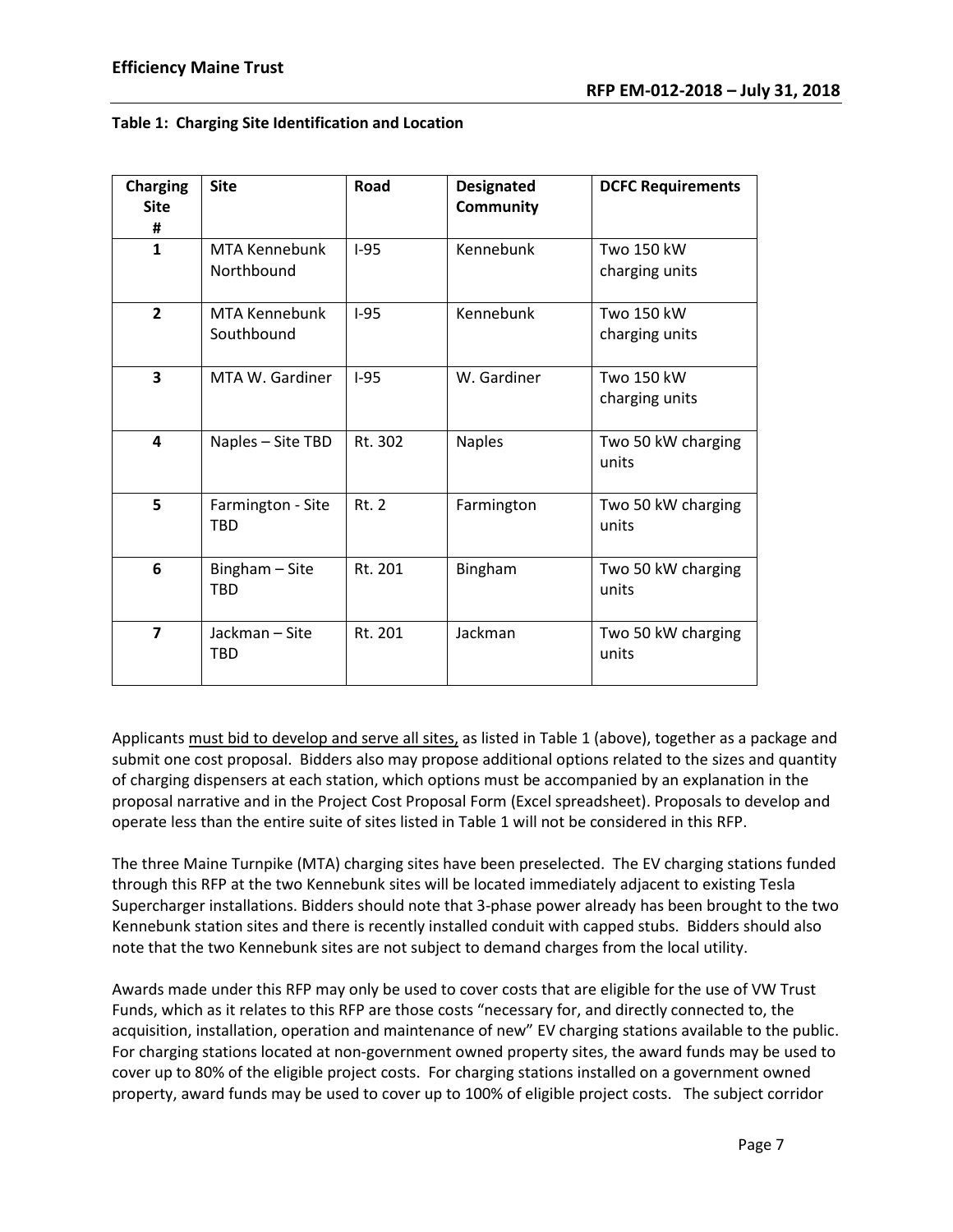consists of a mix of both government (MTA sites) and non-government owned sites. The successful bidder or bid team will be expected to contribute cost share towards this project.

#### Eligible Costs

The costs of the following items will be eligible for reimbursement using the funds administered under this RFP (subject to the cost share requirements and the proposed bid):

- DCFC units (one CHAdeMO and one SAE CCS J1772 on each DCFC), power conversion hardware, and associated equipment
- Level 2 chargers
- Utility upgrades such as transformers and extensions
- Other hard costs (concrete, conduit, wire, signage, etc.) directly related to the installation of the chargers
- Other equipment and non-labor project costs including charger design and engineering, permitting, and project management
- Shipping of equipment
- Personnel costs for site design, site preparation, and installation
- Equipment and materials necessary to construct and operate the proposed charging stations
- Maintenance and warranty costs for the charging equipment

#### Non-Eligible Costs

The costs of the following items or activities ARE NOT eligible for use of the VW funding from Efficiency Maine under this RFP, (i.e., if bidders elect to incur these costs, the costs will not eligible for reimbursement from the funds awarded through this RFP):

- Paper studies or research projects (e.g., a study which assesses the cost and feasibility of electric vehicle charging station installations along certain regions/corridors)
- Surveys to determine interest in the installation of electric vehicle charging stations in a particular region/corridor
- Proposals for any type of vehicle demonstration or demonstrations of existing technologies for public outreach/education
- Purchase or rental of real-estate
- Other capital costs (e.g., construction of buildings, parking facilities, etc.)
- General maintenance (i.e., maintenance other than of the Supply Equipment)

#### **2.4 Additional Sources of Information**

Following are links to additional information that bidders may find helpful in preparing a response to this RFP:

| <b>TITLE</b>                       | <b>LOCATION (link)</b>                                    |
|------------------------------------|-----------------------------------------------------------|
| <b>Efficiency Maine Trust EVSE</b> | https://www.efficiencymaine.com/at-work/electric-vehicle- |
| website                            | supply-equipment-initiative/                              |
| FY 2017 Efficiency Maine Trust     | https://www.efficiencymaine.com/docs/FY2017-Annual-       |
| Annual Report                      | Report.pdf                                                |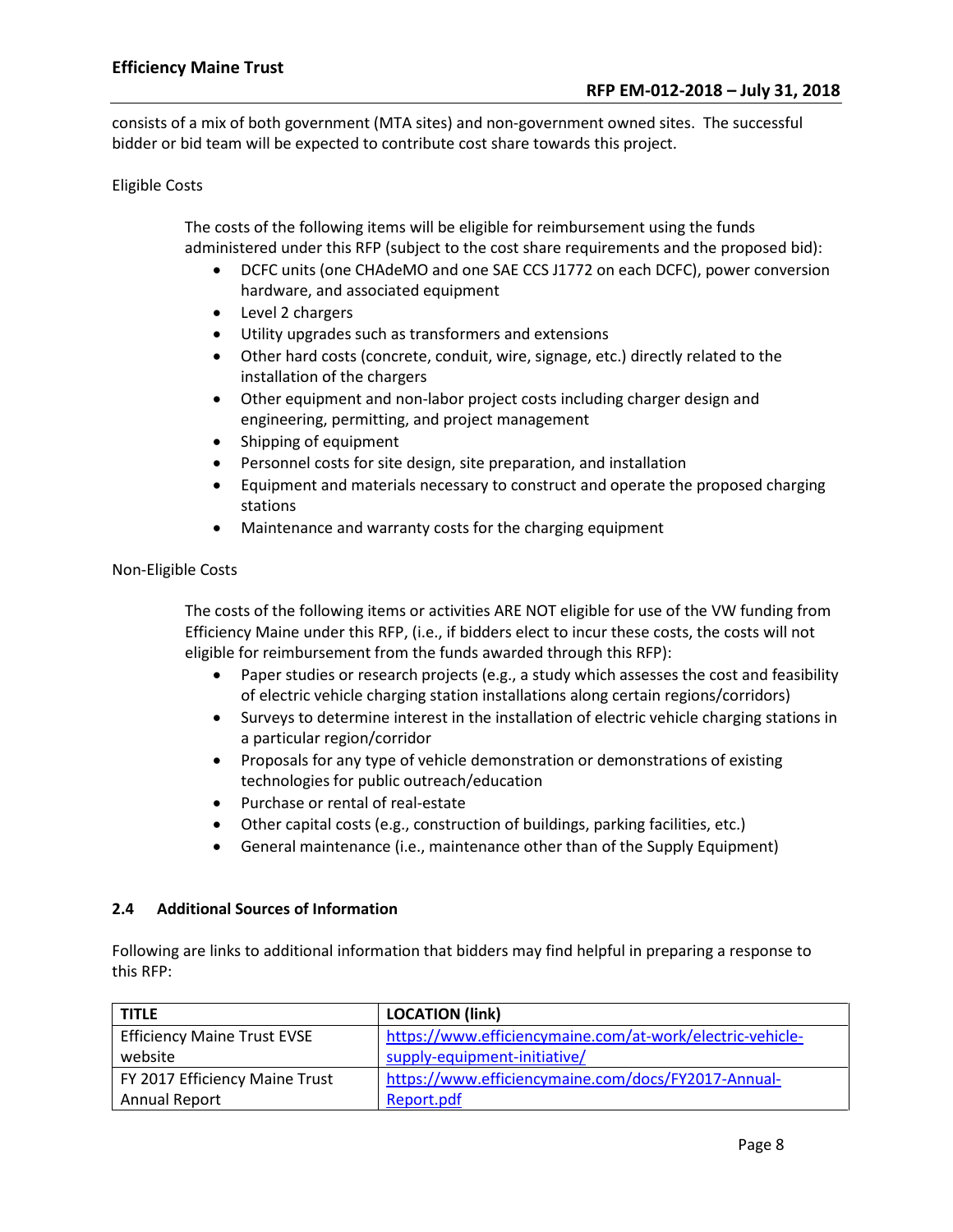| Maine DOT Volkswagen Diesel           | http://maine.gov/mdot/vw/ |
|---------------------------------------|---------------------------|
| <b>Emissions Settlement Resources</b> |                           |

# <span id="page-8-0"></span>**SECTION 3 – SCOPE OF WORK**

# **3.1 Overview and Objectives**

The Efficiency Maine Trust (the "Trust" or "Efficiency Maine") seeks a qualified bidder or team of bidders to provide electric vehicle charging stations and associated operations, maintenance, and management services for a seven-year period.

# **3.2 PRIMARY PROJECT REQUIREMENTS AND TASKS**

The Contractor selected through this RFP will be responsible for providing Electric Vehicle (EV) charging hardware, installation services, maintenance, network operations and ongoing provision of EV charging services to consumers at selected host sites along several priority corridors in Maine. The scope of work includes hardware, software and related equipment and infrastructure to install and operate DC fastcharging stations; site selection, design, engineering, construction and installation of the specified charging stations; network operations; and maintenance and support through the period of performance (October 30, 2018 through June 30, 2025). Task objectives, deliverables, timelines, technical specifications and requirements are outlined in each section.

The Trust will contract with the Contractor to deliver the project. This work includes, but is not limited to, the following primary tasks:

# **3.2.1 Install EV Charging Stations Meeting the Following Requirements:**

- 1. Installation: The Contractor **is responsible for achieving completed installations at each EV Charging Site, to include:**
	- a. Obtaining all applicable local, state and federal permits required for installation and operation of the EV charging station;
	- b. Ensuring that all installation work as it pertains to site preparation, curbing, striping, signage, charging equipment, billing and networking systems, and electrical interconnections is installed:
		- i. consistent with the manufacturers' specifications;
		- ii. consistent with the project design proposed in the bid;
		- iii. in accordance with all applicable local, state and federal zoning and code requirements; and
		- iv. is working properly;
	- c. Coordinating the installation activities with the Host Site, the electric utility, and any sub-contractors needed to complete the work.
- 2. Configuration: The charging stations will be configured as follows:
	- a. Two dedicated parking spaces;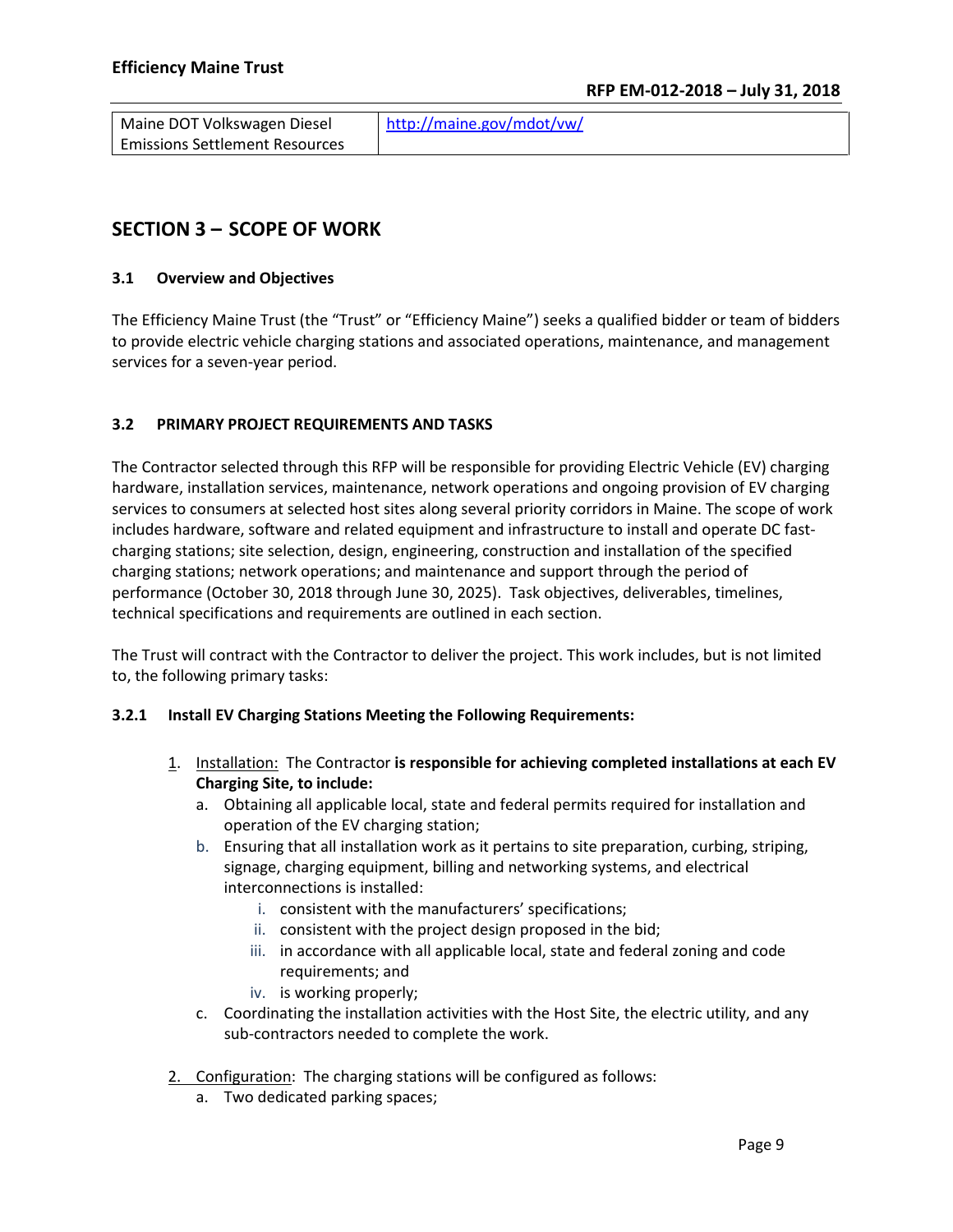- b. Two DC Fast Chargers (DCFC), one associated with and accessible from each dedicated parking space, where each DCFC is capable of rapid charging of a suitably equipped light-duty EV of not less than 60 miles of charge in 30 minutes, as specified in more detail below; and has both SAE CCS Combo standard and the CHAdeMO standard;
- c. At least one auxiliary Level 2 charger shall also be installed within reach of either of the two dedicated spaces but may alternatively be configured to reach an adjacent space where available;
- 3. Charging Equipment Requirements: The Contractor is responsible for ensuring that each DCFC dispenser:
	- a. Is new, and unused (not refurbished / remanufactured); and of the most current technology available as of the proposal submission due date for this RFP;
	- b. For sites 1, 2, and 3, is capable of providing at least 150 kW charging for a single vehicle;
	- c. For sites 4, 5, 6, and 7, is capable of providing at least 50 kW for a single vehicle;
	- d. Includes all cables, connectors, interfaces, documentation for all components, and any other items necessary for full operation at the Host Site;
	- e. Is factory calibrated (as applicable) prior to, or during installation, in accordance with the Original Equipment Manufacturer (OEM) standards;
	- f. Includes all standard manufacturer accessories;
	- g. Is using the most current software version available as of the time it is installed;
	- h. Has the ability to stop the flow of power when not in use; and should have overcurrent protection to prevent vehicles from drawing too much power;
	- i. Is certified by the Underwriters Laboratories, Inc. (UL), or equivalent safety standard;
	- j. Is able to withstand extreme weather conditions, including temperature extremes, flooding, ice, heavy snow or rain, and high winds and is protected from malfunctions due to condensation.
	- k. Includes barriers or other configuration to prevent damage from equipment used for snow removal;
	- l. Includes screen displays that are user friendly and easy to operate (display should be LCD, LED or equivalent, or better and should be readable in direct sunlight and at night);
	- m. Is tamper-proof and deters vandalism;
	- n. Incorporates a cord management system or method to minimize the potential for cable entanglement, user injury, or connector damage from lying on the ground, and comply with NEC articles 625 as it applies to cord management systems;
	- o. Complies with all National Electrical Code and Federal Communications Commission regulations for safety and operation requirements; and,
	- p. Is accessible to all members of the public, with no membership required to a specific network for access.

In addition, the bid should include a description of remote diagnostics and remote customer service support if applicable.

4. Networking: The DCFC must connect to a network via Wi-Fi, cellular or other connection using multiple carriers. Applicants must clearly state how potential network security concerns will be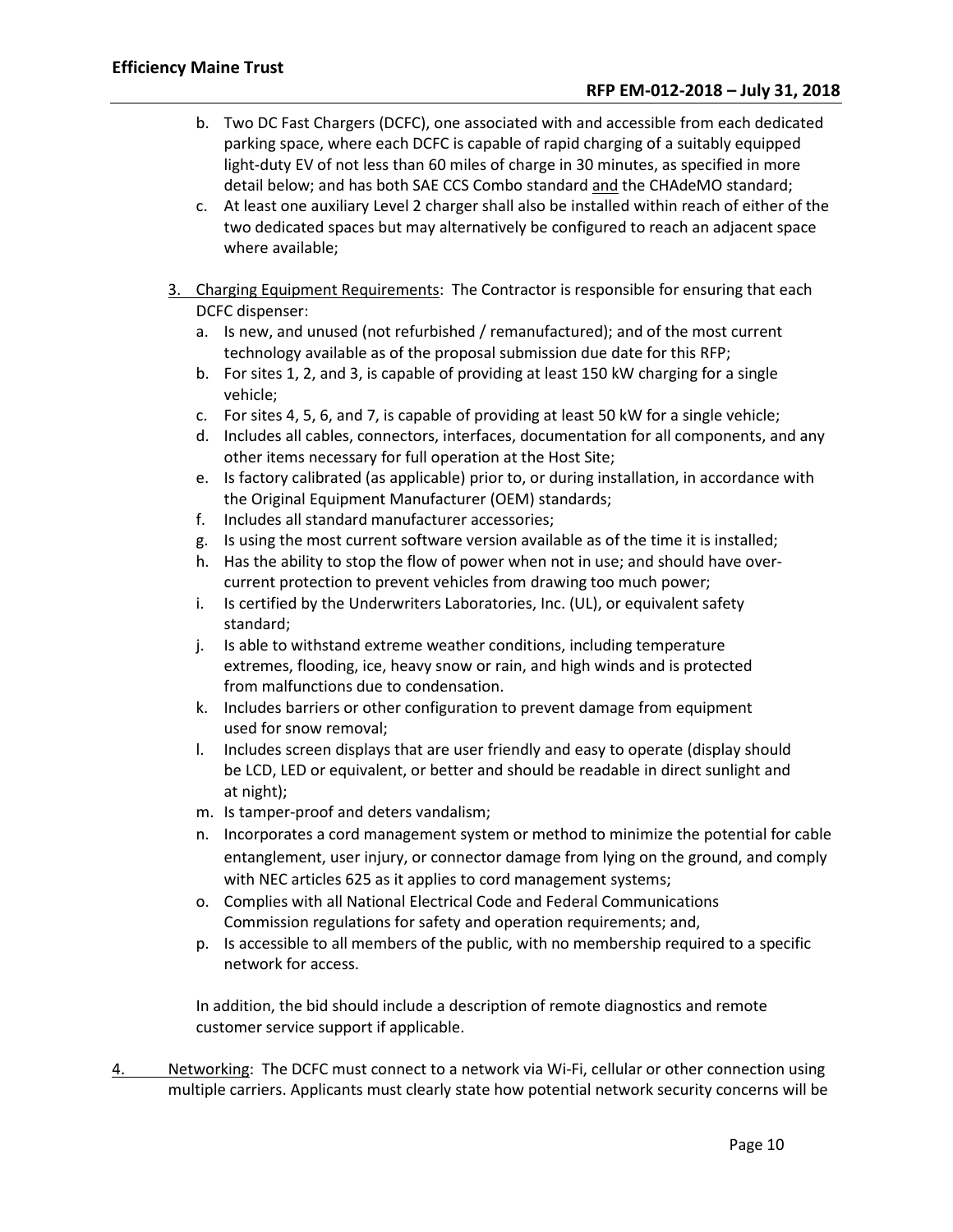prevented, addressed, and managed.

- 5. Signage: The Contractor may be asked to arrange and install signage with the Host Site and provide signage on the grounds of the Host Site as follows:
	- a. General Requirements: Signage complies with all applicable local, state, and/or federal laws, ordinances, regulations, and standards.
	- b. On-Site: Clearly identifies to an approaching driver from any ingress, that the Host Site has an EV Charging Station(s) and the location(s) of the EV Charging Station(s). On-site signage should identify parking is reserved for electric vehicles only.
- 6. Accessibility and Availability: For Charging Sites other than those located at Maine Turnpike plazas, the Contractor is responsible for recruiting suitable Host Sites for EV Charging Stations to be developed under this RFP that are:
	- a. Publicly accessible 24 hours per day, seven (7) days a week;
	- b. On a paved or hardscaped parking space that is clearly marked to designate the spaces as reserved for EV Charging Station parking;
	- c. Have dusk-to-dawn area lighting.
	- d. Include appropriate safety instructions for EV drivers regarding the proper use of the charging equipment.

# **3.2.2 Provide ongoing Operation and Maintenance and Customer Service Support:**

- 1. Operation and Maintenance: The Contractor will:
	- a. Be responsible for ensuring payment of all operating and maintenance costs including, but not limited to, royalties, licenses, fees, taxes, revenue sharing, utilities, and electric power supply for the charging equipment and supporting elements, such as area lighting.
	- b. Operate and maintain each EV Charging Station for at least seven (7) years from the date the last of the seven Stations developed under this RFP becomes fully operational, in accordance with the terms of the contract resulting from this RFP.
	- c. Be responsible for ensuring the maintenance of the chargers including cables, ancillary equipment, and any awnings, canopies, shelters and information display kiosks for signage associated with the charging station. "Maintain" as used in this RFP shall mean "to provide all needed repairs or desired and approved alteration, as well as regular maintenance needed to ensure optimal performance and minimize downtime. Equipment shall be kept safe and presentable."
	- d. Address any issues such as, but not limited to, malfunctions and repairs. The Contractor must propose a plan to ensure that the equipment at each EV Charging Station is operational at least 97% of the time based on a week of 24 hours a day and 7 days (no more than 5 hours cumulative downtime in a 7-day period). It is the Contractor's responsibility to ensure the 97% uptime requirement is met. For significant or complex issues leading to extended downtime (such as vandalism), the Contractor shall:

i. Notify appropriate sources so drivers are aware including, but not limited to, website and application hosts, as appropriate.

ii. Inform the Trust via email within one business day to explain the situation and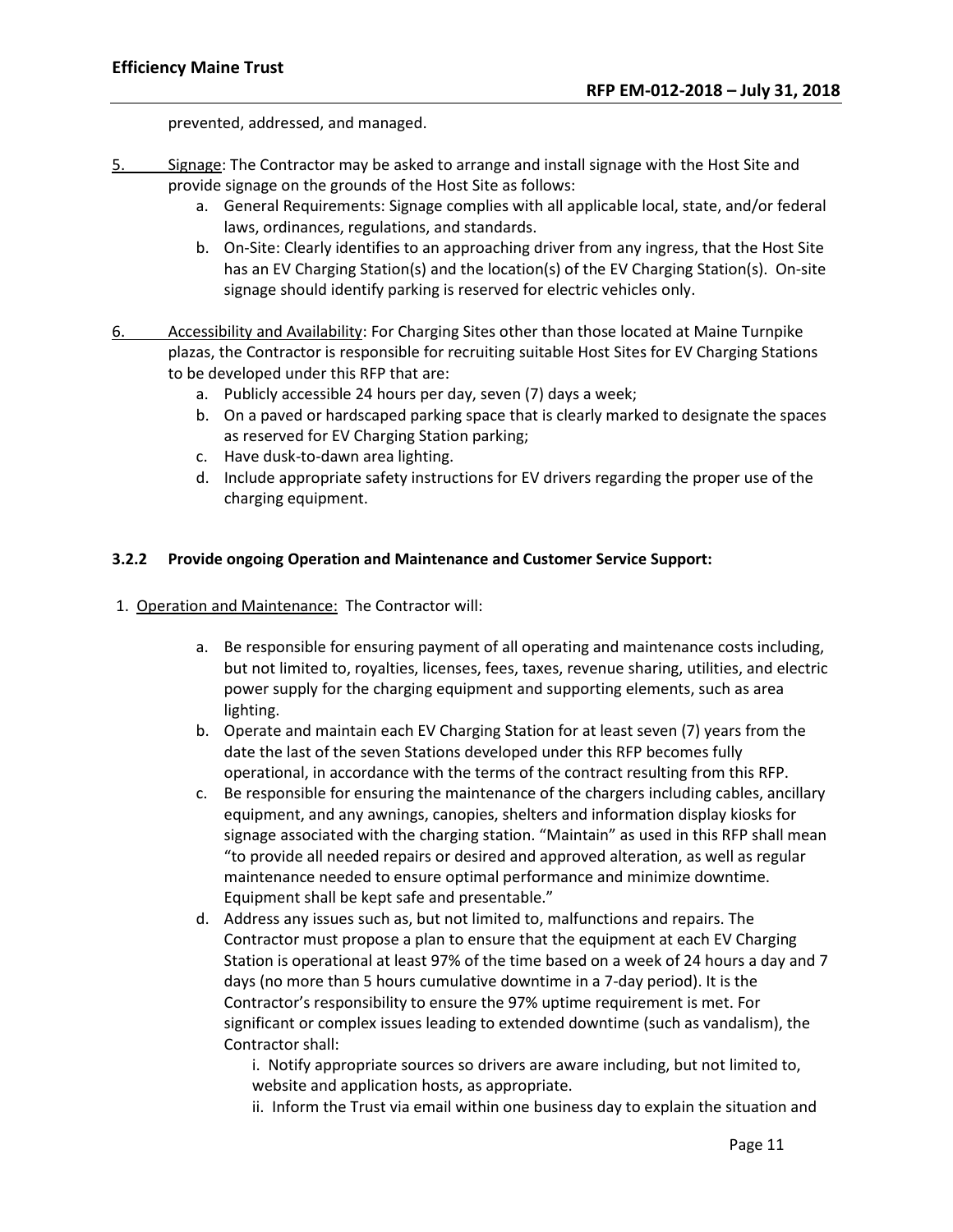management plan to mitigate the problem.

- e. Include a snow removal plan to ensure access during/after inclement weather.
- f. **Not**, during the period of operation, move an EV Charging Station to another Host Site location, sell or take an EV Charging Station out of service for any reason, without **prior written approval** from the Trust.
- 2. Customer Payment Options: Each EV Charging Station should:
	- a. Be capable of supporting multiple point-of-sale methods, such as pay-per-use and subscription methods, including the ability the to accept credit or debit cards without incurring excessive fees, inconvenience or delays versus other payment or access control methods; payment via mobile application; RFID; Smart Cards, etc.; and, as applicable, adhere to and demonstrate compliance with all relevant Payment Card Industry Compliance (PCI) standards.
	- b. Have a point-of-sale and supporting network that uses an open protocol to allow subscribers of other EV charging system networks to access the EV Charging Station.
- 3. Data Capture Requirements: Each EV Charger should have network communications that, at a minimum, provide the following information about each charging transaction, at each charging location:
	- a. Charging data such as date and time of usage (start and stop time) and accurate utilization rates;
	- b. Total kWh and Total kW draw;
	- c. Total dollar amount charged to the user;
	- d. Station status and health in real time;
	- e. Malfunction or operating error; and
	- f. Full site level usage.

This information will be reported monthly to the Trust for the duration of the contract.

- 4. Customer Support Services: Provide customer service support as follows:
	- a. Be available 24 hours a day, seven (7) days per week via a toll-free telephone number posted on or near the EV Charging Station, that is clearly visible to the customer.
	- b. Provide customer support for the duration of the contract, with the ability to provide customer support/or extend after the completion of the contract.
	- c. Resolve customer issues over the telephone, or dispatch service personnel to the Host Site as needed to resolve the issue.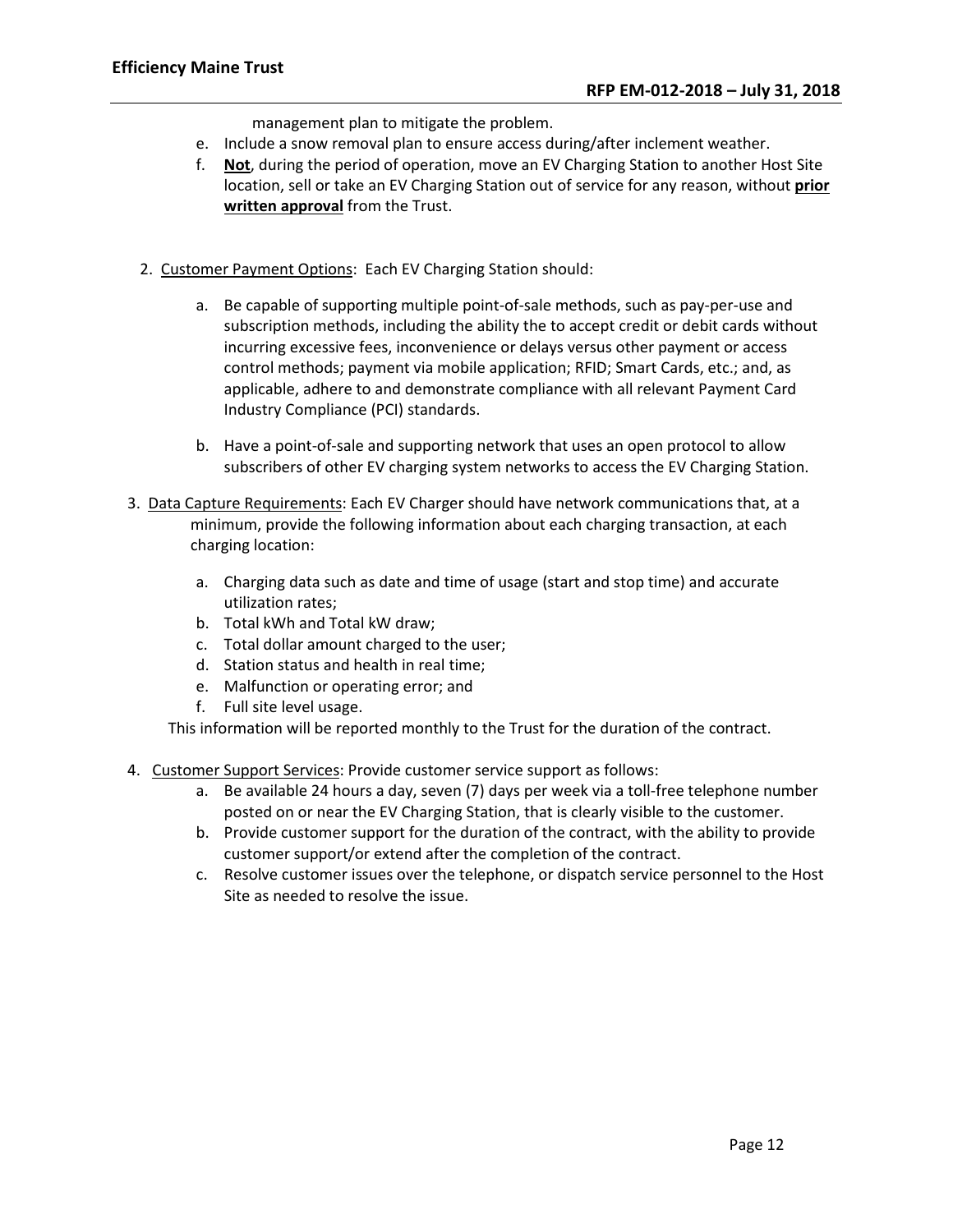# **3.2.3 Adhere to Contractor/Host Site Agreement – the Contractor will sign a host site agreement with the Host and the Trust:**

The Contractor's Host Site agreement should, at a minimum, include:

- a. Seven (7) years of operation and maintenance of the EV Charging Station(s); and a continuity of operation and maintenance provision, beyond the initial seven (7) year period;
- b. A deposition plan for the EV Charging Station(s) in the event the Host Site agreement is terminated;
- c. A provision regarding the Contractor's legal right to own and operate the EV Charging Station(s) at the Host Site; and
- d. Be executed by all individuals who have the legal power and authority to enter into a Host Site agreement; and identify the name, title and capacity on behalf of the entity represented.

#### **3.2.4 Future Proofing:**

Where feasible, stations should be designed in a way that allows for future growth and expansion. Proposed designs should address any unique characteristics of the individual station sites and bidders are encouraged to provide innovative options.

#### **3.3 Proposal Task Descriptions**

The bidder(s) must propose how they will perform the following tasks:

#### **Task 1: Site Selection, site requirements and installation**

Bidders will be expected to be in frequent contact with the Trust as site selections are solidified. All final site location decisions must be approved in writing by the Trust.

If known at the time of the bid, for any or all of the four charging stations that will not be located on Maine Turnpike Authority property, describe the location and provide the address of each proposed station site along the corridor including proposed alternate sites as appropriate (e.g. primary site within a community along with any backup sites). For proposed identified sites, discuss why the station site was selected and the benefits it brings to EV drivers and Maine's network of DC fast-charging stations. Discuss nearby amenities and what is available to a driver at the site. Verify that each proposed site is within 1 mile of the applicable highway route number; if not provide a detailed rationale for alternate siting. If a proposed site is located on Route 302, Route 2, or Route 201 but is not in the community listed in Table 1, include a detailed justification for the alternate community location. Where available, for each station site including alternate sites, include an aerial photo of the proposed station site and a labeled site plan that identifies equipment, dedicated parking spaces, nearby amenities, and area for future expansion.

Where possible, proof of access to a proposed station site should be shown by evidence of property ownership, a lease, or a letter from the property owner indicating permission or commitment to good faith negotiations. Applicants should clearly describe any existing relationships or agreements that will facilitate access to the property.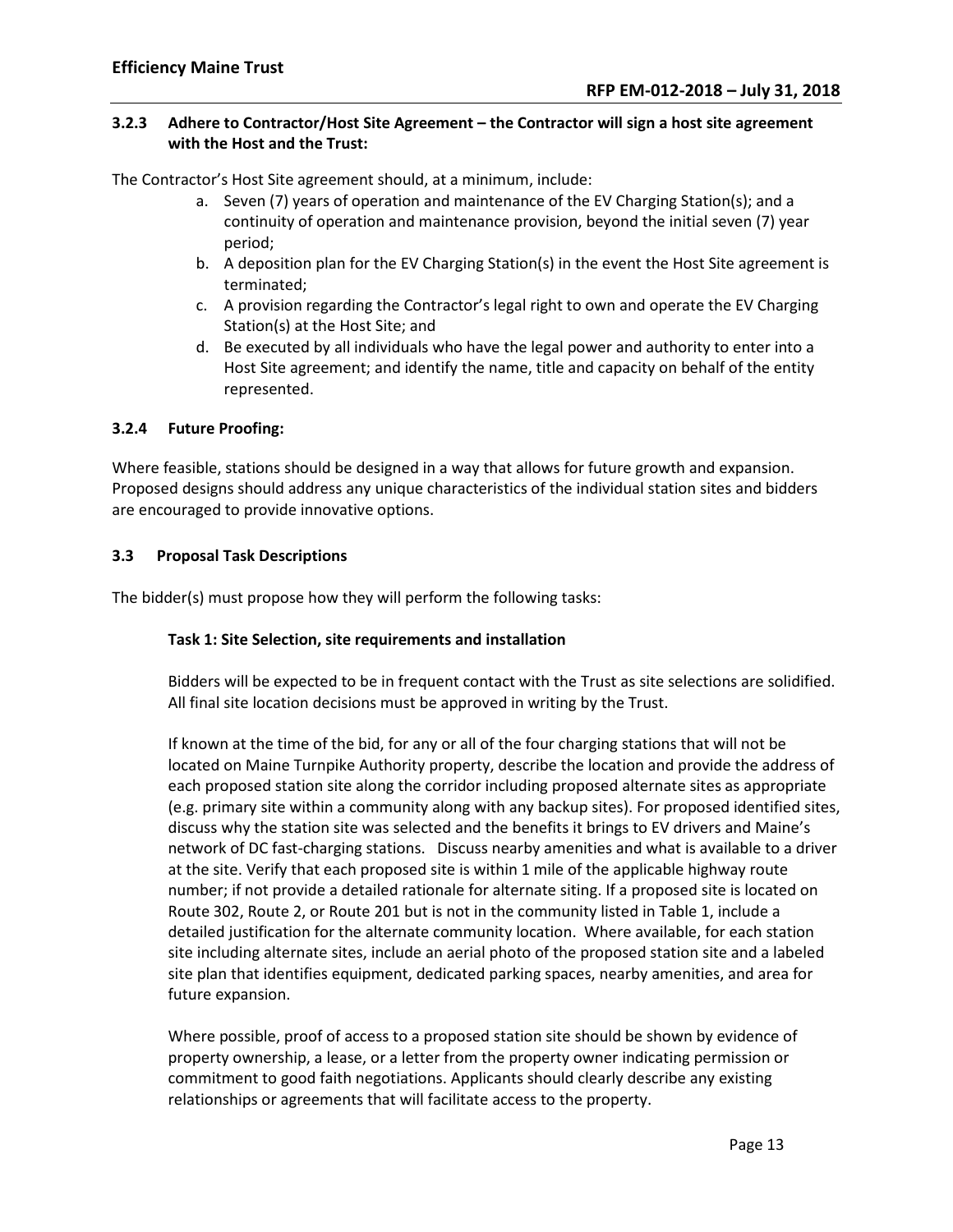**Access to Sufficient Electrical Supply**: Station sites must have access to existing, nearby utility power required to meet the minimum station specs. If available, include any documentation in regards to utility engagement, electrical capacity for each site, and proposed utility rates.

**Station Specifications**: Verify that all proposed stations and equipment meet the Station Specifications listed under *3.2.1 Install EV Charging Stations Meeting the Following Requirements.* Where specifications are met by equipment at each station's site (e.g. payment options), applicant may indicate, "applies to all station sites." For each proposed station site, include spec sheets for DCFC and related equipment. If a minimum specification is not met, applicant shall discuss why and explain how the equipment ensures a reliable and customerfocused charging experience

**Future Proofing:** Provide a description of "future proofing" design and construction for each station site as detailed under *3.2.4 Future Proofing*. Bidders are encouraged to include suggestions for innovative enhancements or changes where applicable. Estimated costs for future proofing each station site should be included on the applicable project cost form.

#### **Task 2: Operations and Maintenance and Customer Service**

**Station Maintenance Plan**: The applicant shall include a written plan for station maintenance as detailed under *3.2.2 Provide Ongoing Operation and Maintenance and Customer Service Support*. This plan shall include a description of available technical resources, qualifications of personnel who will assist during maintenance events, expected response times, and any specific, foreseen challenges/barriers to maintenance. The plan shall also provide a summary of planned maintenance activities by frequency and a communications strategy to keep the Trust informed about operations and maintenance activities. Where necessary, the plan should note any special maintenance requirements unique to an individual station.

**Customer Service:** Describe how each station site will meet the following Station requirements: 24-hour access to DCFC, area lighting and description of safety precautions; site and highway signage; payment options; and customer service.

#### **Task 3: Host Site Agreement:**

The applicant shall describe the process of developing the Host-Site Agreement with anticipated time frame. Discuss any terms and conditions unique to the identified sites. Include a sample Host Site Agreement as an appendix (Appendix C) to the proposal.

#### **Task 4: Reporting**

Applicants shall describe the typical reports to be generated throughout the duration of this contract including, but not limited to: site selection progress, construction and installation, operations and maintenance, data capture, and customer service. Include a frequency schedule for each report.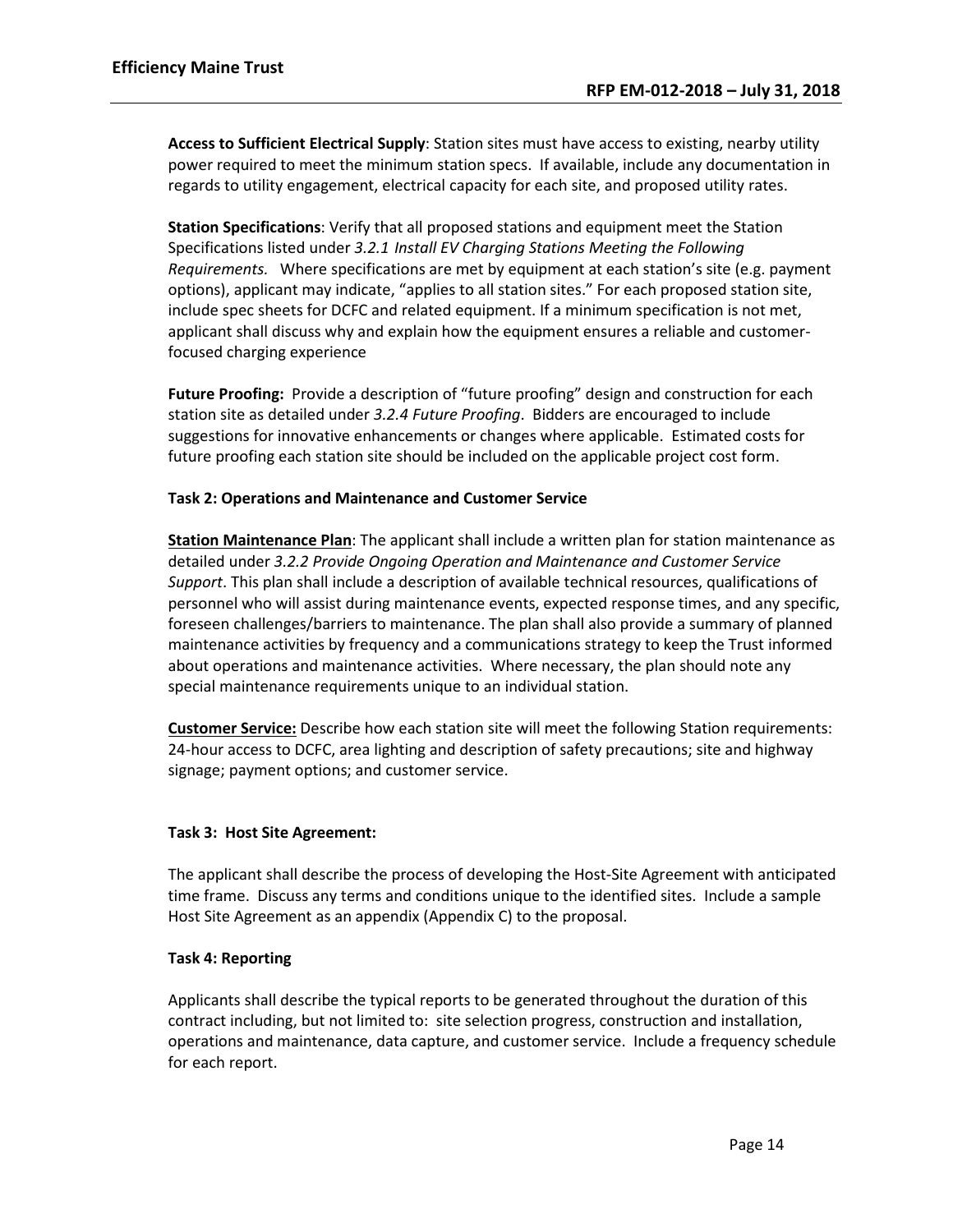#### **3.4 Project Deliverables**

The Contractor will be responsible for timely completion of all requirements specified in the Scope of Work. Specific deliverables to be completed by the Contractor(s) may include, but are not limited to, the following:

- **1.** Installation and ownership of EV charging stations at seven charging sites;
- **2.** Operations and maintenance and customer service for a seven-year term; and
- **3.** Preparation and delivery of monthly reports.

The proposal must describe the planned timeline for completing all tasks identified in the RFP. The agreement between the Trust and the winning bidder will include milestones reflecting the timeline for implementation and the Contractor will be expected to complete the tasks within the time frame established in the signed agreement. The Contractor is responsible for providing the Trust with electronic copies of all reporting deliverables in Microsoft Office software format or other appropriate format approved by the Trust.

# <span id="page-14-0"></span>**SECTION 4 – GENERAL RESPONSIBILITIES AND REQUIREMENTS**

# **4.1 Contractor Responsibilities**

The winning bidder will be responsible for adhering to the following requirements:

- **Confidentiality.** Certain customer information in the possession of the Trust is confidential, and the winning bidder, its staff, and its subcontractors will be required to sign a nondisclosure agreement before any customer data is released to the Contractor.
- **Project Personnel.** Contractor will provide written notice to the Trust of changes in the assignments and contact information of Key Personnel working on the project.
- **Communication and Marketing Coordination.** The winning bidder will be required to work cooperatively with the Trust's Communications Division and any marketing contractors to ensure project signage and messages are in compliance with style guidelines and to ensure message coordination.

# **4.2 Efficiency Maine Trust Responsibilities**

The Trust, through its designated Program Manager for this contract, will oversee and manage all work undertaken by the winning bidder, including but not limited to: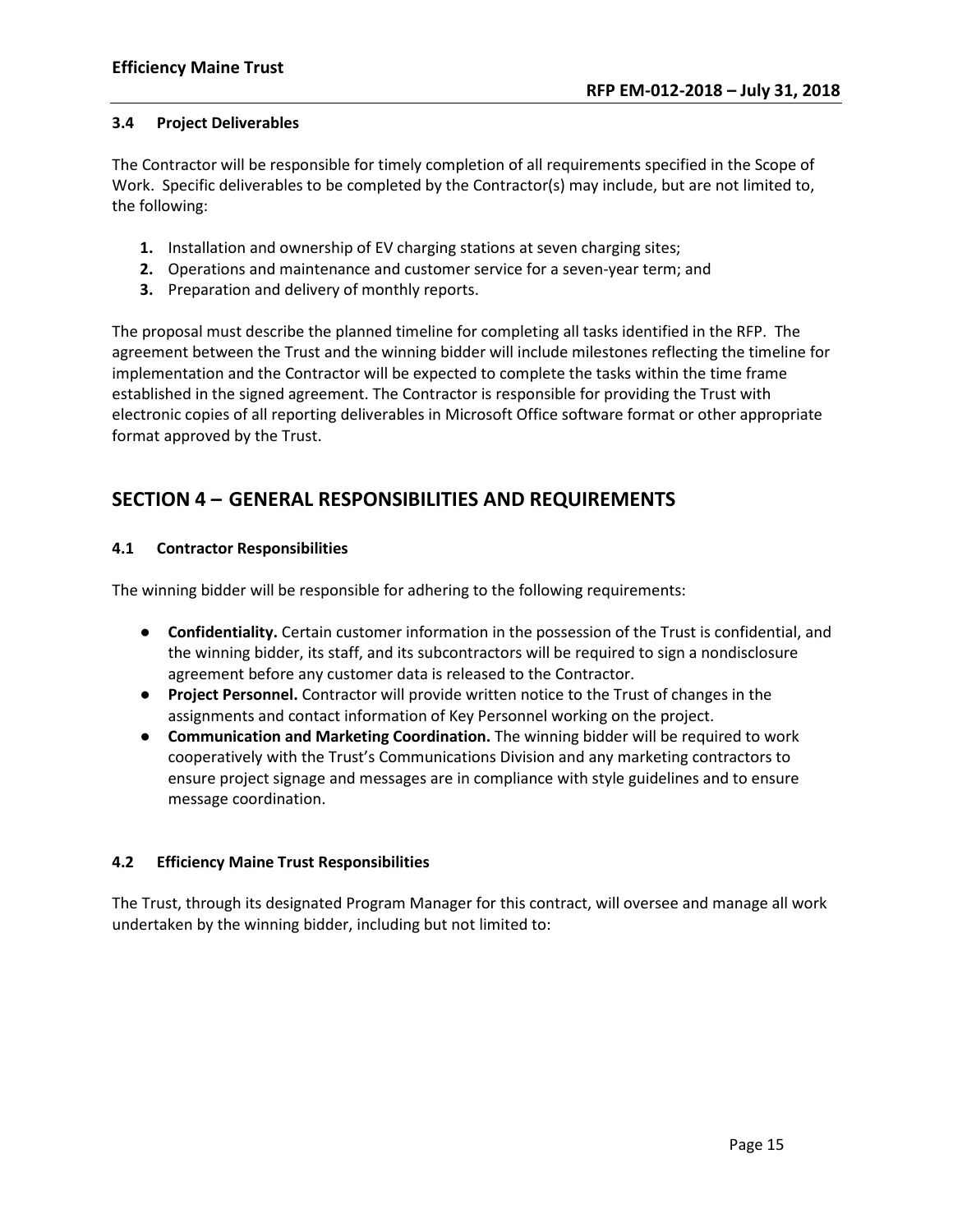- Reviewing and approving all Host Site locations before final selection (where such approval shall not be unreasonably withheld);
- Providing project oversight and contract management;
- Reviewing and approving, or rejecting, invoices; and
- Reviewing project data and Contractor maintained tracking systems.

# <span id="page-15-0"></span>**SECTION 5 –PROPOSAL REQUIREMENTS**

#### **5.1 Project Organization and Staffing Requirements**

Proposals that include teaming arrangements must designate one party as the lead bidder. Personnel who are proposed shall be the actual contract performers.

#### **5.2 Submittal Requirements**

Proposals must be delivered to the Trust by the due date and time specified in Section 1.3 of this RFP to the attention of the designated Contact Person specified in section 1.2. Proposals must be delivered in an envelope or package visibly labeled, "**Response to RFP EM-012-2018 – MAINE ELECTRIC VEHICLE CHARGING– PHASE 1."**

The proposal submission must include:

- One (1) signed original document that is unbound and includes all sections, forms and appendices;
- Six (6) *bound* hard copies of the entire original, and
- One (1) electronic copy of the complete proposal provided on thumb drive or CD ROM; files must be provided in Microsoft Office and/or PDF format and a copy of Attachment C must be provided in Microsoft Excel format.

The Trust reserves the right to reject any proposal that does not meet these requirements.

#### **5.3 Format Requirements**

Proposals will be evaluated for adherence to the following format requirements:

- Proposals must be typewritten, using a standard font (11 or 12 point).
- Each page should state the page number, the name of the bidder, and the RFP number.
- Each page should have one-inch margins.
- Unnecessary attachments (i.e., any attachments beyond those sufficient to present a complete, comprehensive, and effective proposal) will not influence the evaluation of the proposal.
- Proposals must adhere to prescribed page limits specified in Section 5.4. Please note that each printed side counts as one (1) page.

The Trust reserves the right to reject any proposal that does not meet these requirements.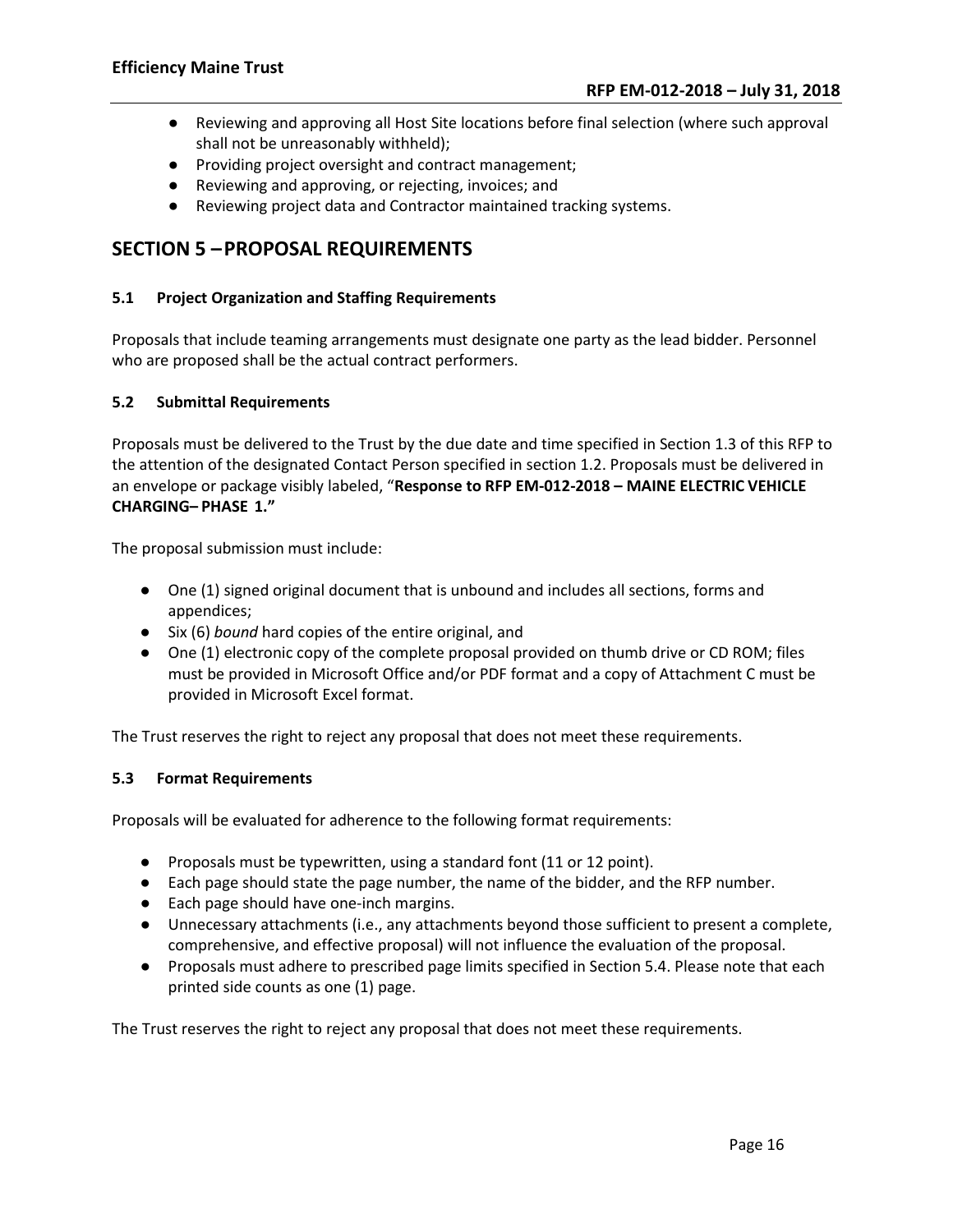#### **5.4 Content and Organization Requirements**

The proposal must include the following contents, which should be presented in the following order:

#### **1. Proposal Cover Sheet Form**

- Include a completed, signed Proposal Cover Sheet Form, which is provided in Attachment A.
- If the proposal involves any subcontractors, provide a completed Team Commitment page.

#### **2. Letter of Transmittal / Letters of Commitment**

- Include a brief Letter of Transmittal, on company letterhead, signed by an appropriate officer of the lead bidder who can bind the company to a contract.
- If the proposal involves any subcontractors, include a letter of commitment from each subcontractor, signed by an appropriate officer of the subcontractor who can bind the company to a contract.

#### **3. Table of Contents**

#### **4. Introduction (2 pages maximum)**

- Summarize understanding of the services requested in the RFP and proposed approach to fulfilling the requirements of this RFP.
- Briefly describe the proposed project team and qualifications.

#### **5. Statement of Work (10 pages maximum)**

- *Overview:* Provide an overview of the proposed approach. Describe how the project is to be implemented to fulfill the objectives of the RFP, as specified by the Trust, and the requirements of the Scope of Work (Section 3).
- *Task by Task Project Implementation Plan:* Specify the proposed Project Implementation Plan for accomplishing each individual task specified in the Scope of Work. Each taskspecific plan should outline the approach to the task and specify the relevant methods and deliverables.
- *Schedule and Deliverables:* Provide a chart or outline detailing the proposed schedule for the project, including proposed timelines for each task and associated deliverables or reports. Applicants should note issues or conditions that will need to be resolved before the project can begin and highlight barriers that could delay the proposed timeline. All stations must be complete within 12 months of contract execution. Proposals with timelines beyond 12 months must provide a rationale for the extended timeline. Applicants are strongly encouraged to complete the project earlier than 12 months, if possible.
- *Optional Alternative Configuration:* If the bidder elects to propose an Optional Alternative Configuration for the number, size, site location or other characteristics of the EV charger(s) or operations at any of the charger sites, briefly include a description of the manner in which this alternative differs from the base requirements enumerated in the RFP and the pros and cons of the alternative.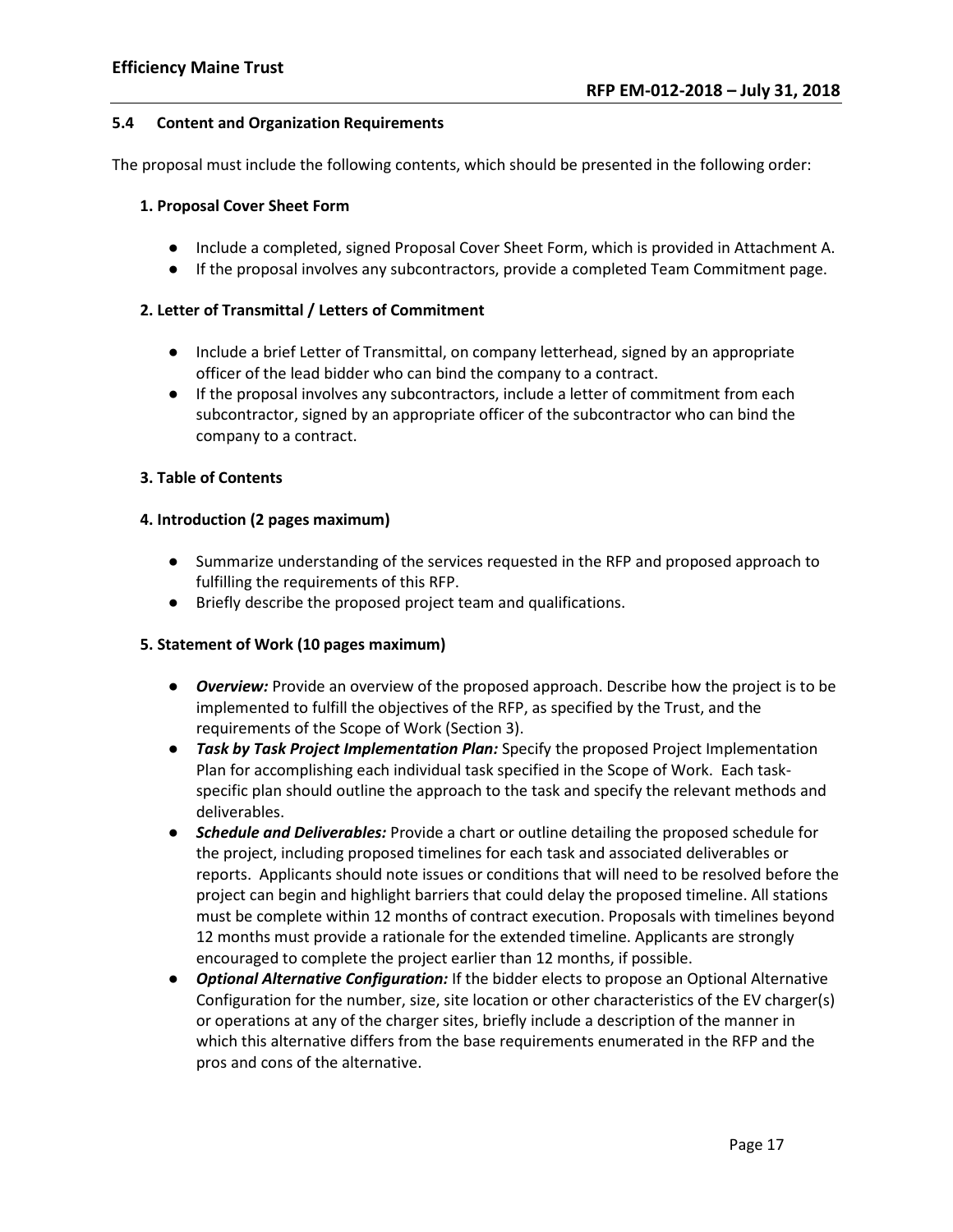### **6. Staffing, Management and Qualifications (5 pages maximum)**

- *Overview:* Briefly describe the overall staffing plan and management approach to the project, including coordination with subcontractors where applicable.
- *Organizational chart:* Provide an organizational chart of the proposed team for the project. The chart should identify key team members, their project roles, and illustrate relationships between the individual staff and the organizations (the Trust, the Contractor and any subcontractors) and clearly indicate the primary point of contact for the Trust.
- *Individual qualifications:* For key staff members that are described in the bid, please provide a brief narrative that includes a description of the individual's role on this project and a summary of his or her relevant skills, qualifications, experience and expertise, including previous similar projects completed. (Resumes must be included in a separate appendix.)
- *Corporate qualifications:* Describe the corporate qualifications of the lead bidder, including brief descriptions of past experience on contracts of similar scope and size; provide a client name and contract value for each and describe how the work is relevant to the current RFP. Provide the same information for each subcontractor. Prior EV charging station development experience (i.e. number of years, number of stations / sites developed, duties, locations, etc.) should be clearly indicated. Results from past projects should be highlighted.
- *Financial capability:* Describe the bid team's financial capacity to pay for the equipment investments, labor and other costs associated with the project and the lead bidder's prospects for financial sustainability generally. Disclose and provide details regarding any bankruptcy petition (whether voluntary or involuntary), receivership, insolvency event, or similar adverse financial circumstance suffered or incurred by bidder (or any predecessor entity) within the three years preceding the date of submission of this proposal. Disclose and provide details regarding any litigation, arbitration, or administrative proceedings involving bidder within the three years preceding the date of submission of this proposal in which the amount claimed or adjudged against bidder exceeded \$50,000. Upon request, in order to provide the Trust with the ability to judge the bidder's financial capacity and capabilities to undertake and successfully complete the contract, the bidder may be required to submit two years of certified financial statements that include a balance sheet, income statement and statement of cash flow, and all applicable notes for the most recent calendar year or the bidder's most recent fiscal year. If certified financial statements are not available, the bidder should provide either a reviewed or compiled statement from an independent accountant setting forth the same information required for the certified financial statements, together with a certification from the Chief Executive Officer or the Chief Financial Officer, that the financial statements and other information included in the statements fairly present in all material respects the financial condition, results of operations and cash flows of the bidder as of, and for, the periods presented in the statements. In addition, the bidder may be required to submit a bank reference. The bidder may clearly mark documents containing business sensitive information and submitted in connection with the proposal as "Confidential Financial Information."

# **7. Budget/Cost Proposal (12 pages maximum)**

- *Cost Information:* Provide a fixed-price bid for delivering the project.
- *Narrative:* Provide a detailed explanation of the project budget including a clear description including the quantity and specifications of DCFC units and associated equipment,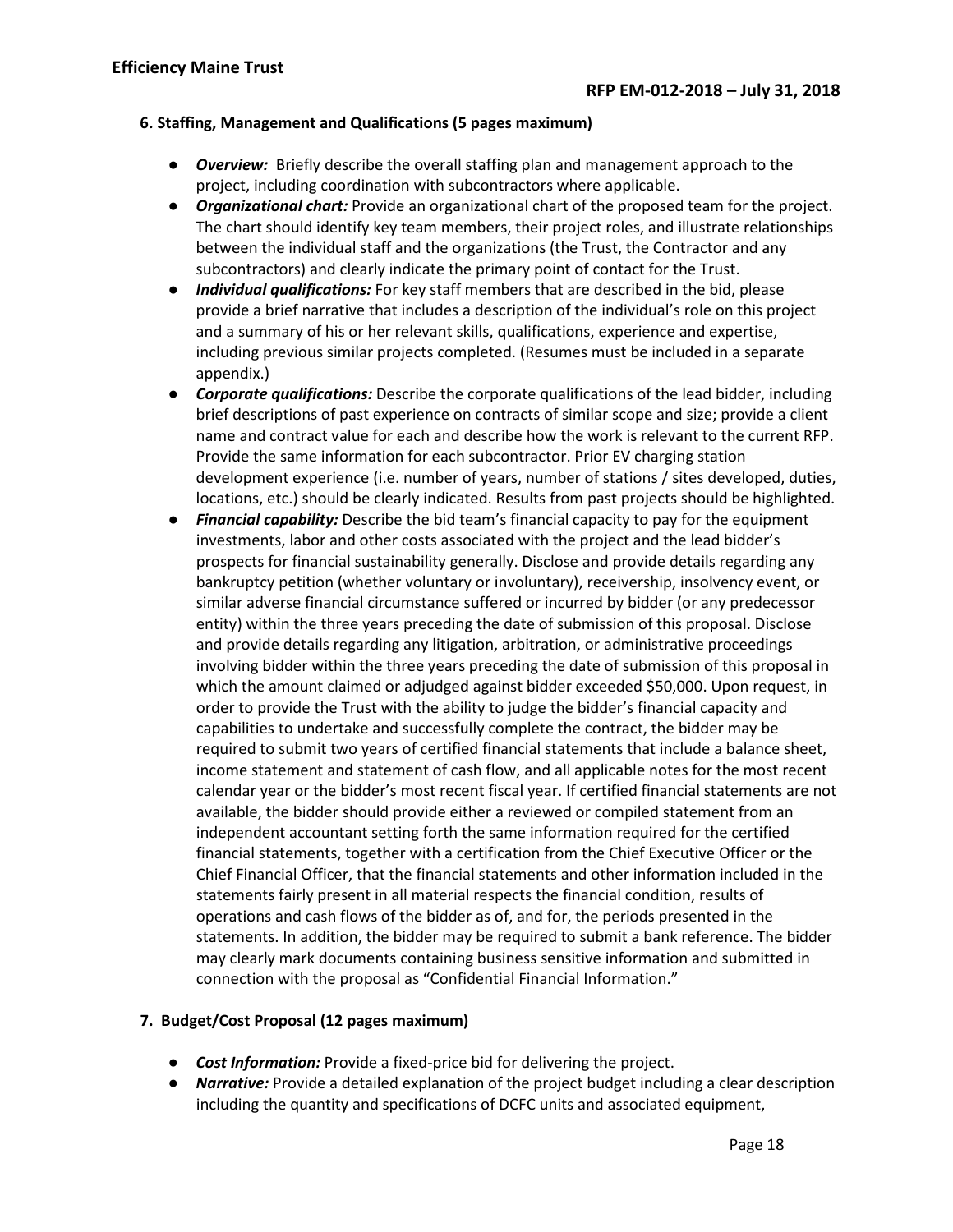warranties for equipment, utility upgrades, hard costs like concrete and conduit, design and engineering, permitting, project management, and shipping of equipment. The narrative should clearly explain the applicant's cost share funds for the proposed project and where they come from. Applicants should indicate any other funding sources that will be used for this project and describe any plans to attract additional funding, if applicable. List all projectspecific grant funds received or committed to date, whether from public or private sources, including all applications for funding pending with other entities.

● *Cost Forms:* Provide a completed Project Proposal Cost Form (Attachment C) detailing the breakout of costs, including: equipment and material costs; installation costs; operation costs (where applicable); costs for any subcontractors; project management (including host site recruitment); other direct costs; and total costs. All related expenses must be included and itemized on this form; any costs not included on this form may be disallowed for reimbursement through this contract. If a bidder elects to propose an Optional Alternative Configuration for the number, size, site location or other characteristics of the EV charger(s) or operations at any of the charger sites, so indicate on the Tab of the Cost Form for the impacted site and provide the revised cost reflecting the alternative in the designated rows and on the designated Summary Tab labeled "Optional Alternative Configuration."

# **Appendices**

- *Appendix A – References*: Provide a list of references for the lead bidder and any subcontractors included in the bid. At least three (3) references must be provided for each organization included in the bid. For each reference, please provide current contact information (name, company, telephone number, and email address) and a brief description of the work conducted for the reference and its relevance to the current RFP.
- *Appendix B – Resumes:* Provide resumes of key project team members in an Appendix. Key project team members identified in the proposal must be dedicated to the proposed project at the level proposed. Any substitutions of key project team members must be approved by the Trust.
- <span id="page-18-0"></span>• *Appendix C – Host Site Agreement:* Provide a sample host site agreement as described in Section 3.3, Task 3.

# **SECTION 6 – PROPOSAL EVALUATION AND AWARD**

Proposals that are received by the submission deadline and that meet the requirements established in the RFP will be reviewed and evaluated by a proposal review team. The Trust reserves the right to decide whether a proposal is or is not acceptable in terms of meeting the requirements of this RFP and to accept or reject any or all proposals received.

In evaluating proposals, the Trust reserves the right to take any of the following steps, with respect to either all of the proposals received or to a subset of proposals selected as superior to the others: (1) consult with prior clients on the performance of the bidder or of particular persons proposed for this bid; (2) schedule presentations or interviews with representatives of the bidder or persons proposed for the project; (3) conduct a review of past performance, including a review of reports, analyses, or other materials that would reflect the bidder's performance; and (4) request additional data or supporting material.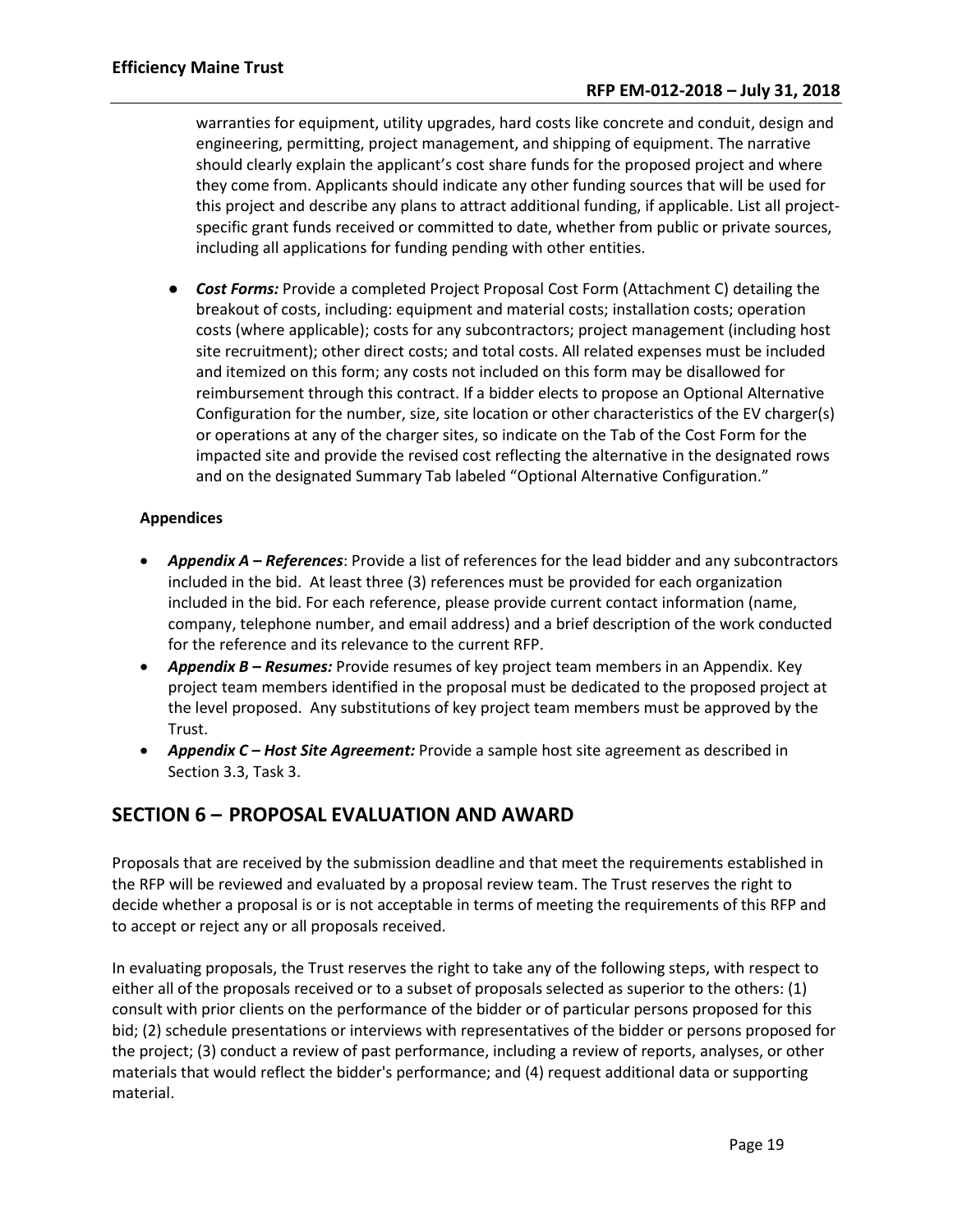# **6.1 Evaluation Criteria**

In evaluating proposals submitted in response to this RFP, the proposal review team will use the following criteria, which are described in subsequent paragraphs:

|                                            | Maximum<br>Points |
|--------------------------------------------|-------------------|
| <b>Scoring Category</b>                    | Available         |
| 1. Project Budget/Cost                     | 60                |
| 2. Staffing, Management and Qualifications | 15                |
| 3. Statement of Work and Timeline          | 15                |
| 4. Overall Quality and Responsiveness      | 10                |
| <b>Total</b>                               | 100               |

#### **1. Project Budget/Cost**

- Are appropriate resources being devoted to the individual tasks and sub-tasks?
- How does the total bid price compare to other comparable proposals?
- Is the proposed budget consistent with the proposed Statement of Work?
- Are the budget/cost forms filled out completely and accurately?
- Is the source, type, and amount of cost share funds appropriate?
- Is there adequate supporting data and documentation to validate budget veracity?

# **2. Staffing, Management and Qualifications**

- Is the proposed project staffing plan clear, well-defined and appropriate to the substance and scope of the request by the Trust?
- How qualified are the proposed personnel in terms of skills, expertise and experience relevant to this particular project?
- How qualified are the proposed organizations (lead bidder and subcontractors) in terms of demonstrated experience and capacity to execute this type of project?

# **3. Statement of Work and Timeline**

- Does the Statement of Work present a comprehensive, sound approach for accomplishing the requirements of this RFP?
- How soon does the bid propose to install and make operational the first station or stations, and how long will it be until all stations are operational?
- Is the proposed timeline sensible, reasonable and likely to be met?
- Is the Statement of Work thorough, specific and responsive to the requirements and details specified in the RFP?
- Does the proposal demonstrate a clear understanding of the project and the Trust's expectations for this specific initiative?
- Does the Statement of Work reflect best practices in project management and delivery?

# **4. Overall Quality and Responsiveness**

● What is the overall quality of the proposal submission, including but not limited to: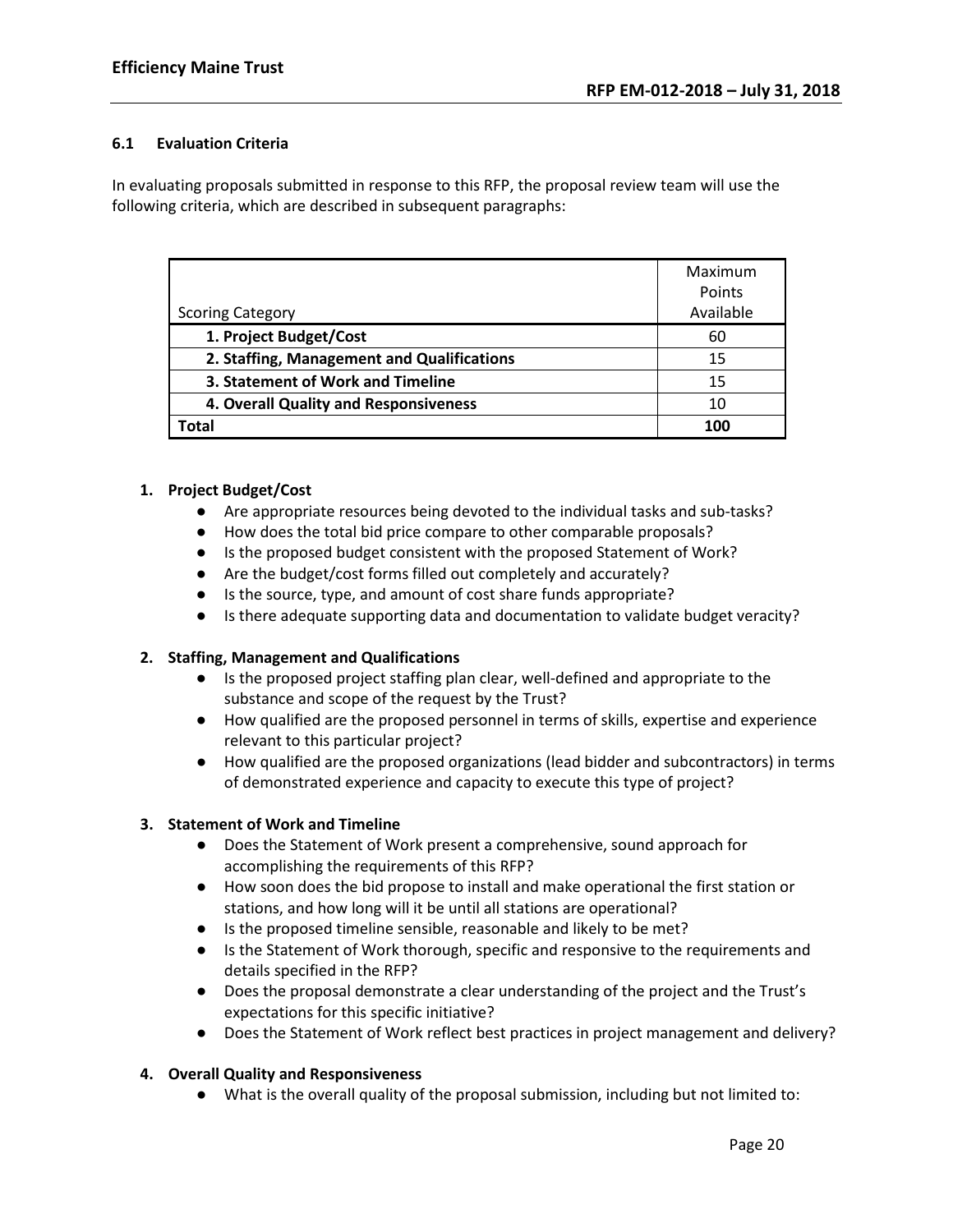completeness, clarity, attention to detail, adherence to instructions and requirements and lack of errors?

- Does the proposal reflect and respond to the specific attributes of the project and the Trust's priorities for the project?
- Does the proposal include adequate supporting documentation and data to validate the veracity of the project as proposed?

# **6.2 Award**

The Trust will notify all bidders of the award decision by email. The anticipated award date is specified in section 1.

The Trust reserves the right to negotiate the final terms and conditions of the contract award with a winning bidder whose proposal is selected by the Trust, and to reject any winning bidder with whom the Trust cannot agree to terms and conditions meeting the Trust's needs, in the Trust's sole judgment.

# <span id="page-20-0"></span>**SECTION 7 – GENERAL CONDITIONS**

# **7.1 RFP Process – Reservation of Rights**

The Trust reserves the right to cancel or extend the RFP process at any time. The Trust also reserves the right to reject any and all submissions in response to this RFP and to waive formalities if doing so is in the best interests of the Trust.

#### **7.2 Contract Agreement**

A copy of the Contract appropriate to this RFP is provided as **Attachment B – Contract.** This is the standard document that will complete the agreement between the winning bidder and the Trust.

# **7.3 Billing**

Invoices submitted for work performed under the resulting contract shall be sufficiently specific to allow the Trust to evaluate charges billed for eligibility and consistency with the proposal and contract. Each invoice must include a clear breakdown, by task where appropriate, indicating the entity that performed work; the date and nature of the work. The Trust will negotiate with the winning bidder a mutually agreeable approach to pay out a portion of the award over the full period of the contract provided that uptime, maintenance, and customer service standards are being met.

# **7.4 Termination of Contract**

Termination of the agreement by the Trust is governed by the Contract (see Attachment B).

#### **7.5 Request for Reconsideration**

An aggrieved person may request a hearing for reconsideration of a contract award decision by filing a written petition with the Executive Director of the Trust within 14 calendar days of the notification of the contract award. Each petition to reconsider must meet the requirements specified in Efficiency